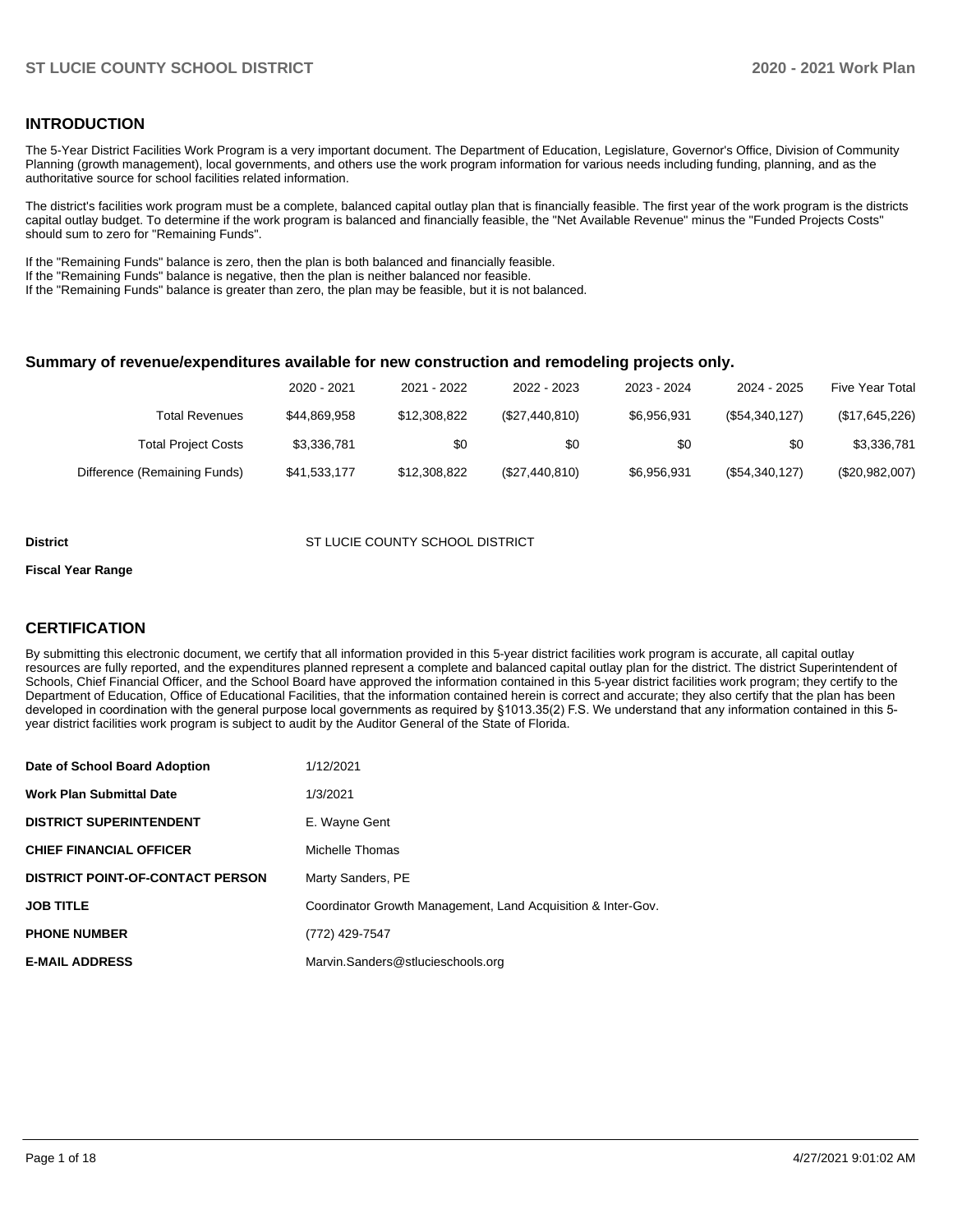# **Expenditures**

#### **Expenditure for Maintenance, Repair and Renovation from 1.50-Mills and PECO**

Annually, prior to the adoption of the district school budget, each school board must prepare a tentative district facilities work program that includes a schedule of major repair and renovation projects necessary to maintain the educational and ancillary facilities of the district.

| Item                                                                                                                                                                                                                                                                                                                                                                                                                                                                                                                                                                                                                                                                                                                                                                                                                                                                                                                                                                                                                                                                                                                                                                                                                                                                                                                                         | 2020 - 2021<br><b>Actual Budget</b> | 2021 - 2022<br>Projected | 2022 - 2023<br>Projected | 2023 - 2024<br>Projected | 2024 - 2025<br>Projected | Total        |  |  |  |  |  |
|----------------------------------------------------------------------------------------------------------------------------------------------------------------------------------------------------------------------------------------------------------------------------------------------------------------------------------------------------------------------------------------------------------------------------------------------------------------------------------------------------------------------------------------------------------------------------------------------------------------------------------------------------------------------------------------------------------------------------------------------------------------------------------------------------------------------------------------------------------------------------------------------------------------------------------------------------------------------------------------------------------------------------------------------------------------------------------------------------------------------------------------------------------------------------------------------------------------------------------------------------------------------------------------------------------------------------------------------|-------------------------------------|--------------------------|--------------------------|--------------------------|--------------------------|--------------|--|--|--|--|--|
| <b>HVAC</b>                                                                                                                                                                                                                                                                                                                                                                                                                                                                                                                                                                                                                                                                                                                                                                                                                                                                                                                                                                                                                                                                                                                                                                                                                                                                                                                                  | \$8,031,528                         | \$2,743,114              | \$25,031,161             | \$2,743,114              | \$2,743,114              | \$41,292,031 |  |  |  |  |  |
| AGRITECH FARM, Allapattah Flats K-8 School, BAYSHORE ELEMENTARY, CHESTER A MOORE ELEMENTARY SCHOOL, Creative Arts<br>Locations:<br>Academy of St. Lucie, DALE CASSENS EDUCATIONAL COMPLEX, DAN MCCARTY SCHOOL, DISTRICT ADMINISTRATIVE COMPLEX,<br>FAIRLAWN ELEMENTARY, FLORESTA ELEMENTARY, FOREST GROVE MIDDLE, FORT PIERCE CENTRAL HIGH SCHOOL (NEW),<br>FORT PIERCE WESTWOOD SENIOR HIGH, FRANCES K SWEET ELEMENTARY, GARDEN CITY EARLY LEARNING ACADEMY,<br>LAKEWOOD PARK ELEMENTARY, LAWNWOOD ELEMENTARY, Lincoln Park Academy, MANATEE ACADEMY K-8, MARIPOSA<br>ELEMENTARY, MEANS COURT ADMINISTRATIVE CENTER, MORNINGSIDE ELEMENTARY, NORTH TRANSPORTATION COMPLEX,<br>NORTHPORT K-8 SCHOOL, OAK HAMMOCK K-8 SCHOOL, PARKWAY ELEMENTARY, PERFORMANCE BASED PREPARATORY<br>ACADEMY, PORT SAINT LUCIE ELEMENTARY, PORT SAINT LUCIE SENIOR HIGH, RIVERS EDGE ELEMENTARY, SAINT LUCIE<br>ELEMENTARY, SAINT LUCIE WEST CENTENNIAL SENIOR HIGH, SAINT LUCIE WEST K-8 SCHOOL, Samuel S. Gaines Academy of<br>Emerging Technologies, SAVANNA RIDGE ELEMENTARY, SOUTH TRANSPORTATION & MAINTENANCE COMPLEX, SOUTHERN OAKS<br>MIDDLE, SOUTHPORT MIDDLE, SUNRISE ALTERNATIVE, TREASURE COAST HIGH SCHOOL, VILLAGE GREEN ENVIRONMENTAL<br>STUDIES, WEATHERBEE ELEMENTARY, WEST GATE K-8 SCHOOL, WHITE CITY ELEMENTARY, WINDMILL POINT ELEMENTARY |                                     |                          |                          |                          |                          |              |  |  |  |  |  |
| Flooring                                                                                                                                                                                                                                                                                                                                                                                                                                                                                                                                                                                                                                                                                                                                                                                                                                                                                                                                                                                                                                                                                                                                                                                                                                                                                                                                     | \$72,555                            | \$72,555                 | \$72,555                 | \$72,555                 | \$72,555                 | \$362,775    |  |  |  |  |  |
| AGRITECH FARM, Allapattah Flats K-8 School, BAYSHORE ELEMENTARY, CHESTER A MOORE ELEMENTARY SCHOOL, Creative Arts<br>Locations:<br>Academy of St. Lucie, DALE CASSENS EDUCATIONAL COMPLEX, DAN MCCARTY SCHOOL, DISTRICT ADMINISTRATIVE COMPLEX,<br>FAIRLAWN ELEMENTARY, FLORESTA ELEMENTARY, FOREST GROVE MIDDLE, FORT PIERCE CENTRAL HIGH SCHOOL (NEW),<br>FORT PIERCE WESTWOOD SENIOR HIGH, FRANCES K SWEET ELEMENTARY, GARDEN CITY EARLY LEARNING ACADEMY,<br>LAKEWOOD PARK ELEMENTARY, LAWNWOOD ELEMENTARY, Lincoln Park Academy, MANATEE ACADEMY K-8, MARIPOSA<br>ELEMENTARY, MEANS COURT ADMINISTRATIVE CENTER, MORNINGSIDE ELEMENTARY, NORTH TRANSPORTATION COMPLEX,<br>NORTHPORT K-8 SCHOOL, OAK HAMMOCK K-8 SCHOOL, PARKWAY ELEMENTARY, PERFORMANCE BASED PREPARATORY<br>ACADEMY, PORT SAINT LUCIE ELEMENTARY, PORT SAINT LUCIE SENIOR HIGH, RIVERS EDGE ELEMENTARY, SAINT LUCIE<br>ELEMENTARY, SAINT LUCIE WEST CENTENNIAL SENIOR HIGH, SAINT LUCIE WEST K-8 SCHOOL, Samuel S. Gaines Academy of<br>Emerging Technologies, SAVANNA RIDGE ELEMENTARY, SOUTH TRANSPORTATION & MAINTENANCE COMPLEX, SOUTHERN OAKS<br>MIDDLE, SOUTHPORT MIDDLE, SUNRISE ALTERNATIVE, TREASURE COAST HIGH SCHOOL, VILLAGE GREEN ENVIRONMENTAL<br>STUDIES, WEATHERBEE ELEMENTARY, WEST GATE K-8 SCHOOL, WHITE CITY ELEMENTARY, WINDMILL POINT ELEMENTARY |                                     |                          |                          |                          |                          |              |  |  |  |  |  |
| Roofing                                                                                                                                                                                                                                                                                                                                                                                                                                                                                                                                                                                                                                                                                                                                                                                                                                                                                                                                                                                                                                                                                                                                                                                                                                                                                                                                      | \$115,224                           | \$70.613                 | \$19,830,613             | \$10.363.613             | \$10,546,613             | \$40,926,676 |  |  |  |  |  |
| AGRITECH FARM, Allapattah Flats K-8 School, BAYSHORE ELEMENTARY, CHESTER A MOORE ELEMENTARY SCHOOL, Creative Arts<br>Locations:<br>Academy of St. Lucie, DALE CASSENS EDUCATIONAL COMPLEX, DAN MCCARTY SCHOOL, DISTRICT ADMINISTRATIVE COMPLEX,<br>FAIRLAWN ELEMENTARY, FLORESTA ELEMENTARY, FOREST GROVE MIDDLE, FORT PIERCE CENTRAL HIGH SCHOOL (NEW),<br>FORT PIERCE WESTWOOD SENIOR HIGH, FRANCES K SWEET ELEMENTARY, GARDEN CITY EARLY LEARNING ACADEMY,<br>LAKEWOOD PARK ELEMENTARY, LAWNWOOD ELEMENTARY, Lincoln Park Academy, MANATEE ACADEMY K-8, MARIPOSA<br>ELEMENTARY, MEANS COURT ADMINISTRATIVE CENTER, MORNINGSIDE ELEMENTARY, NORTH TRANSPORTATION COMPLEX,<br>NORTHPORT K-8 SCHOOL, OAK HAMMOCK K-8 SCHOOL, PARKWAY ELEMENTARY, PERFORMANCE BASED PREPARATORY<br>ACADEMY, PORT SAINT LUCIE ELEMENTARY, PORT SAINT LUCIE SENIOR HIGH, RIVERS EDGE ELEMENTARY, SAINT LUCIE<br>ELEMENTARY, SAINT LUCIE WEST CENTENNIAL SENIOR HIGH, SAINT LUCIE WEST K-8 SCHOOL, Samuel S. Gaines Academy of<br>Emerging Technologies, SAVANNA RIDGE ELEMENTARY, SOUTH TRANSPORTATION & MAINTENANCE COMPLEX, SOUTHERN OAKS<br>MIDDLE, SOUTHPORT MIDDLE, SUNRISE ALTERNATIVE, TREASURE COAST HIGH SCHOOL, VILLAGE GREEN ENVIRONMENTAL<br>STUDIES, WEATHERBEE ELEMENTARY, WEST GATE K-8 SCHOOL, WHITE CITY ELEMENTARY, WINDMILL POINT ELEMENTARY |                                     |                          |                          |                          |                          |              |  |  |  |  |  |
| Safety to Life                                                                                                                                                                                                                                                                                                                                                                                                                                                                                                                                                                                                                                                                                                                                                                                                                                                                                                                                                                                                                                                                                                                                                                                                                                                                                                                               | \$457,138                           | \$457,138                | \$457,138                | \$457,138                | \$457,138                | \$2,285,690  |  |  |  |  |  |
| AGRITECH FARM, Allapattah Flats K-8 School, BAYSHORE ELEMENTARY, CHESTER A MOORE ELEMENTARY SCHOOL, Creative Arts<br>Locations:<br>Academy of St. Lucie, DALE CASSENS EDUCATIONAL COMPLEX, DAN MCCARTY SCHOOL, DISTRICT ADMINISTRATIVE COMPLEX,<br>FAIRLAWN ELEMENTARY, FLORESTA ELEMENTARY, FOREST GROVE MIDDLE, FORT PIERCE CENTRAL HIGH SCHOOL (NEW),<br>FORT PIERCE WESTWOOD SENIOR HIGH, FRANCES K SWEET ELEMENTARY, GARDEN CITY EARLY LEARNING ACADEMY,<br>LAKEWOOD PARK ELEMENTARY, LAWNWOOD ELEMENTARY, Lincoln Park Academy, MANATEE ACADEMY K-8, MARIPOSA<br>ELEMENTARY, MEANS COURT ADMINISTRATIVE CENTER, MORNINGSIDE ELEMENTARY, NORTH TRANSPORTATION COMPLEX,<br>NORTHPORT K-8 SCHOOL, OAK HAMMOCK K-8 SCHOOL, PARKWAY ELEMENTARY, PERFORMANCE BASED PREPARATORY<br>ACADEMY, PORT SAINT LUCIE ELEMENTARY, PORT SAINT LUCIE SENIOR HIGH, RIVERS EDGE ELEMENTARY, SAINT LUCIE<br>ELEMENTARY, SAINT LUCIE WEST CENTENNIAL SENIOR HIGH, SAINT LUCIE WEST K-8 SCHOOL, Samuel S, Gaines Academy of<br>Emerging Technologies, SAVANNA RIDGE ELEMENTARY, SOUTH TRANSPORTATION & MAINTENANCE COMPLEX, SOUTHERN OAKS<br>MIDDLE, SOUTHPORT MIDDLE, SUNRISE ALTERNATIVE, TREASURE COAST HIGH SCHOOL, VILLAGE GREEN ENVIRONMENTAL<br>STUDIES, WEATHERBEE ELEMENTARY, WEST GATE K-8 SCHOOL, WHITE CITY ELEMENTARY, WINDMILL POINT ELEMENTARY |                                     |                          |                          |                          |                          |              |  |  |  |  |  |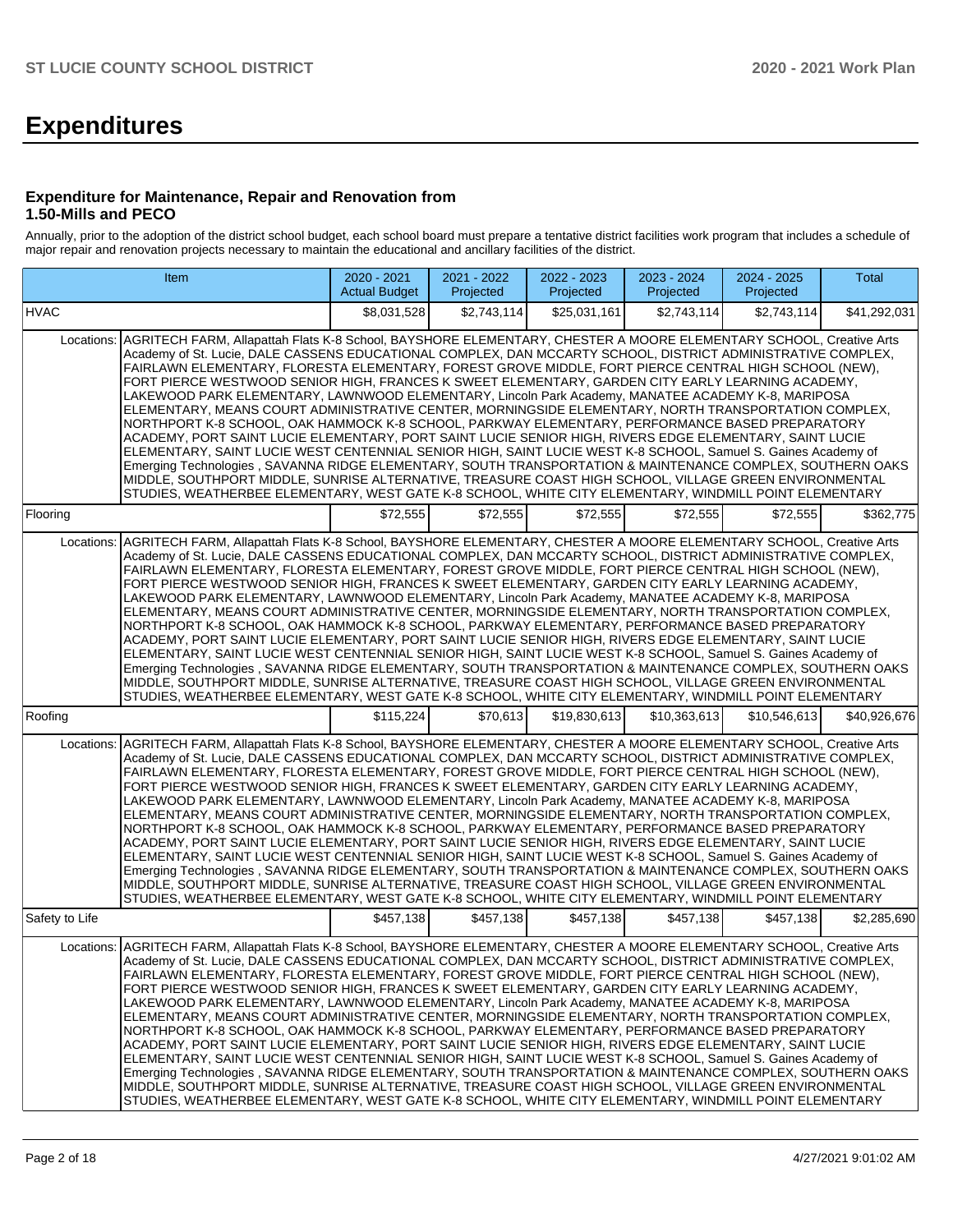| Fencing                          |                                                                                                                                                                                                                                                                                                                                                                                                                                                                                                                                                                                                                                                                                                                                                                                                                                                                                                                                                                                                                                                                                                                                                                                                                                                                                                                                              | \$116,713 | \$116.713 | \$116,713 | \$116,713 | \$116,713 | \$583.565   |
|----------------------------------|----------------------------------------------------------------------------------------------------------------------------------------------------------------------------------------------------------------------------------------------------------------------------------------------------------------------------------------------------------------------------------------------------------------------------------------------------------------------------------------------------------------------------------------------------------------------------------------------------------------------------------------------------------------------------------------------------------------------------------------------------------------------------------------------------------------------------------------------------------------------------------------------------------------------------------------------------------------------------------------------------------------------------------------------------------------------------------------------------------------------------------------------------------------------------------------------------------------------------------------------------------------------------------------------------------------------------------------------|-----------|-----------|-----------|-----------|-----------|-------------|
| Locations:                       | AGRITECH FARM, Allapattah Flats K-8 School, BAYSHORE ELEMENTARY, CHESTER A MOORE ELEMENTARY SCHOOL, Creative Arts<br>Academy of St. Lucie, DALE CASSENS EDUCATIONAL COMPLEX, DAN MCCARTY SCHOOL, DISTRICT ADMINISTRATIVE COMPLEX,<br>FAIRLAWN ELEMENTARY, FLORESTA ELEMENTARY, FOREST GROVE MIDDLE, FORT PIERCE CENTRAL HIGH SCHOOL (NEW),<br>FORT PIERCE WESTWOOD SENIOR HIGH, FRANCES K SWEET ELEMENTARY, GARDEN CITY EARLY LEARNING ACADEMY,<br>LAKEWOOD PARK ELEMENTARY, LAWNWOOD ELEMENTARY, Lincoln Park Academy, MANATEE ACADEMY K-8, MARIPOSA<br>ELEMENTARY, MEANS COURT ADMINISTRATIVE CENTER, MORNINGSIDE ELEMENTARY, NORTH TRANSPORTATION COMPLEX,<br>NORTHPORT K-8 SCHOOL, OAK HAMMOCK K-8 SCHOOL, PARKWAY ELEMENTARY, PERFORMANCE BASED PREPARATORY<br>ACADEMY, PORT SAINT LUCIE ELEMENTARY, PORT SAINT LUCIE SENIOR HIGH, RIVERS EDGE ELEMENTARY, SAINT LUCIE<br>ELEMENTARY, SAINT LUCIE WEST CENTENNIAL SENIOR HIGH, SAINT LUCIE WEST K-8 SCHOOL, Samuel S. Gaines Academy of<br>Emerging Technologies, SAVANNA RIDGE ELEMENTARY, SOUTH TRANSPORTATION & MAINTENANCE COMPLEX, SOUTHERN OAKS<br>MIDDLE, SOUTHPORT MIDDLE, SUNRISE ALTERNATIVE, TREASURE COAST HIGH SCHOOL, VILLAGE GREEN ENVIRONMENTAL<br>STUDIES, WEATHERBEE ELEMENTARY, WEST GATE K-8 SCHOOL, WHITE CITY ELEMENTARY, WINDMILL POINT ELEMENTARY               |           |           |           |           |           |             |
| Parking                          |                                                                                                                                                                                                                                                                                                                                                                                                                                                                                                                                                                                                                                                                                                                                                                                                                                                                                                                                                                                                                                                                                                                                                                                                                                                                                                                                              | \$0       | \$0       | \$450,000 | \$0       | \$0       | \$450,000   |
| Locations:                       | LAWNWOOD ELEMENTARY, SAINT LUCIE WEST K-8 SCHOOL                                                                                                                                                                                                                                                                                                                                                                                                                                                                                                                                                                                                                                                                                                                                                                                                                                                                                                                                                                                                                                                                                                                                                                                                                                                                                             |           |           |           |           |           |             |
| Electrical                       |                                                                                                                                                                                                                                                                                                                                                                                                                                                                                                                                                                                                                                                                                                                                                                                                                                                                                                                                                                                                                                                                                                                                                                                                                                                                                                                                              | \$361,790 | \$361,790 | \$361,790 | \$361,790 | \$361,790 | \$1,808,950 |
|                                  | Locations:   AGRITECH FARM, Allapattah Flats K-8 School, BAYSHORE ELEMENTARY, CHESTER A MOORE ELEMENTARY SCHOOL, Creative Arts<br>Academy of St. Lucie, DALE CASSENS EDUCATIONAL COMPLEX, DAN MCCARTY SCHOOL, DISTRICT ADMINISTRATIVE COMPLEX,<br>FAIRLAWN ELEMENTARY, FLORESTA ELEMENTARY, FOREST GROVE MIDDLE, FORT PIERCE CENTRAL HIGH SCHOOL (NEW),<br>FORT PIERCE WESTWOOD SENIOR HIGH, FRANCES K SWEET ELEMENTARY, GARDEN CITY EARLY LEARNING ACADEMY,<br>LAKEWOOD PARK ELEMENTARY, LAWNWOOD ELEMENTARY, Lincoln Park Academy, MANATEE ACADEMY K-8, MARIPOSA<br>ELEMENTARY, MEANS COURT ADMINISTRATIVE CENTER, MORNINGSIDE ELEMENTARY, NORTH TRANSPORTATION COMPLEX,<br>NORTHPORT K-8 SCHOOL, OAK HAMMOCK K-8 SCHOOL, PARKWAY ELEMENTARY, PERFORMANCE BASED PREPARATORY<br>ACADEMY, PORT SAINT LUCIE ELEMENTARY, PORT SAINT LUCIE SENIOR HIGH, RIVERS EDGE ELEMENTARY, SAINT LUCIE<br>ELEMENTARY, SAINT LUCIE WEST CENTENNIAL SENIOR HIGH, SAINT LUCIE WEST K-8 SCHOOL, Samuel S. Gaines Academy of<br>Emerging Technologies , SAVANNA RIDGE ELEMENTARY, SOUTH TRANSPORTATION & MAINTENANCE COMPLEX, SOUTHERN OAKS<br>MIDDLE, SOUTHPORT MIDDLE, SUNRISE ALTERNATIVE, TREASURE COAST HIGH SCHOOL, VILLAGE GREEN ENVIRONMENTAL<br>STUDIES, WEATHERBEE ELEMENTARY, WEST GATE K-8 SCHOOL, WHITE CITY ELEMENTARY, WINDMILL POINT ELEMENTARY |           |           |           |           |           |             |
| Fire Alarm                       |                                                                                                                                                                                                                                                                                                                                                                                                                                                                                                                                                                                                                                                                                                                                                                                                                                                                                                                                                                                                                                                                                                                                                                                                                                                                                                                                              | \$302,003 | \$302,003 | \$302,003 | \$302,003 | \$302,003 | \$1,510,015 |
| Locations:                       | AGRITECH FARM, Allapattah Flats K-8 School, BAYSHORE ELEMENTARY, CHESTER A MOORE ELEMENTARY SCHOOL, Creative Arts<br>Academy of St. Lucie, DALE CASSENS EDUCATIONAL COMPLEX, DAN MCCARTY SCHOOL, DISTRICT ADMINISTRATIVE COMPLEX,<br>FAIRLAWN ELEMENTARY, FLORESTA ELEMENTARY, FOREST GROVE MIDDLE, FORT PIERCE CENTRAL HIGH SCHOOL (NEW),<br>FORT PIERCE WESTWOOD SENIOR HIGH, FRANCES K SWEET ELEMENTARY, GARDEN CITY EARLY LEARNING ACADEMY,<br>LAKEWOOD PARK ELEMENTARY, LAWNWOOD ELEMENTARY, Lincoln Park Academy, MANATEE ACADEMY K-8, MARIPOSA<br>ELEMENTARY, MEANS COURT ADMINISTRATIVE CENTER, MORNINGSIDE ELEMENTARY, NORTH TRANSPORTATION COMPLEX,<br>NORTHPORT K-8 SCHOOL, OAK HAMMOCK K-8 SCHOOL, PARKWAY ELEMENTARY, PERFORMANCE BASED PREPARATORY<br>ACADEMY, PORT SAINT LUCIE ELEMENTARY, PORT SAINT LUCIE SENIOR HIGH, RIVERS EDGE ELEMENTARY, SAINT LUCIE<br>ELEMENTARY, SAINT LUCIE WEST CENTENNIAL SENIOR HIGH, SAINT LUCIE WEST K-8 SCHOOL, Samuel S. Gaines Academy of<br>Emerging Technologies, SAVANNA RIDGE ELEMENTARY, SOUTH TRANSPORTATION & MAINTENANCE COMPLEX, SOUTHERN OAKS<br>MIDDLE, SOUTHPORT MIDDLE, SUNRISE ALTERNATIVE, TREASURE COAST HIGH SCHOOL, VILLAGE GREEN ENVIRONMENTAL<br>STUDIES, WEATHERBEE ELEMENTARY, WEST GATE K-8 SCHOOL, WHITE CITY ELEMENTARY, WINDMILL POINT ELEMENTARY               |           |           |           |           |           |             |
| Telephone/Intercom System        |                                                                                                                                                                                                                                                                                                                                                                                                                                                                                                                                                                                                                                                                                                                                                                                                                                                                                                                                                                                                                                                                                                                                                                                                                                                                                                                                              | \$200,000 | \$200,000 | \$200,000 | \$200,000 | \$200,000 | \$1,000,000 |
| <b>Closed Circuit Television</b> | Locations: AGRITECH FARM, Allapattah Flats K-8 School, BAYSHORE ELEMENTARY, CHESTER A MOORE ELEMENTARY SCHOOL, Creative Arts<br>Academy of St. Lucie, DALE CASSENS EDUCATIONAL COMPLEX, DAN MCCARTY SCHOOL, DISTRICT ADMINISTRATIVE COMPLEX,<br>FAIRLAWN ELEMENTARY, FLORESTA ELEMENTARY, FOREST GROVE MIDDLE, FORT PIERCE CENTRAL HIGH SCHOOL (NEW),<br>FORT PIERCE WESTWOOD SENIOR HIGH, FRANCES K SWEET ELEMENTARY, GARDEN CITY EARLY LEARNING ACADEMY,<br>LAKEWOOD PARK ELEMENTARY, LAWNWOOD ELEMENTARY, Lincoln Park Academy, MANATEE ACADEMY K-8, MARIPOSA<br>ELEMENTARY, MEANS COURT ADMINISTRATIVE CENTER, MORNINGSIDE ELEMENTARY, NORTH TRANSPORTATION COMPLEX,<br>NORTHPORT K-8 SCHOOL, OAK HAMMOCK K-8 SCHOOL, PARKWAY ELEMENTARY, PERFORMANCE BASED PREPARATORY<br>ACADEMY, PORT SAINT LUCIE ELEMENTARY, PORT SAINT LUCIE SENIOR HIGH, RIVERS EDGE ELEMENTARY, SAINT LUCIE<br>ELEMENTARY, SAINT LUCIE WEST CENTENNIAL SENIOR HIGH, SAINT LUCIE WEST K-8 SCHOOL, Samuel S. Gaines Academy of<br>Emerging Technologies , SAVANNA RIDGE ELEMENTARY, SOUTH TRANSPORTATION & MAINTENANCE COMPLEX, SOUTHERN OAKS<br>MIDDLE, SOUTHPORT MIDDLE, SUNRISE ALTERNATIVE, TREASURE COAST HIGH SCHOOL, VILLAGE GREEN ENVIRONMENTAL<br>STUDIES, WEATHERBEE ELEMENTARY, WEST GATE K-8 SCHOOL, WHITE CITY ELEMENTARY, WINDMILL POINT ELEMENTARY   | \$78,599  | \$78,599  | \$78,599  | \$78,599  | \$78,599  | \$392,995   |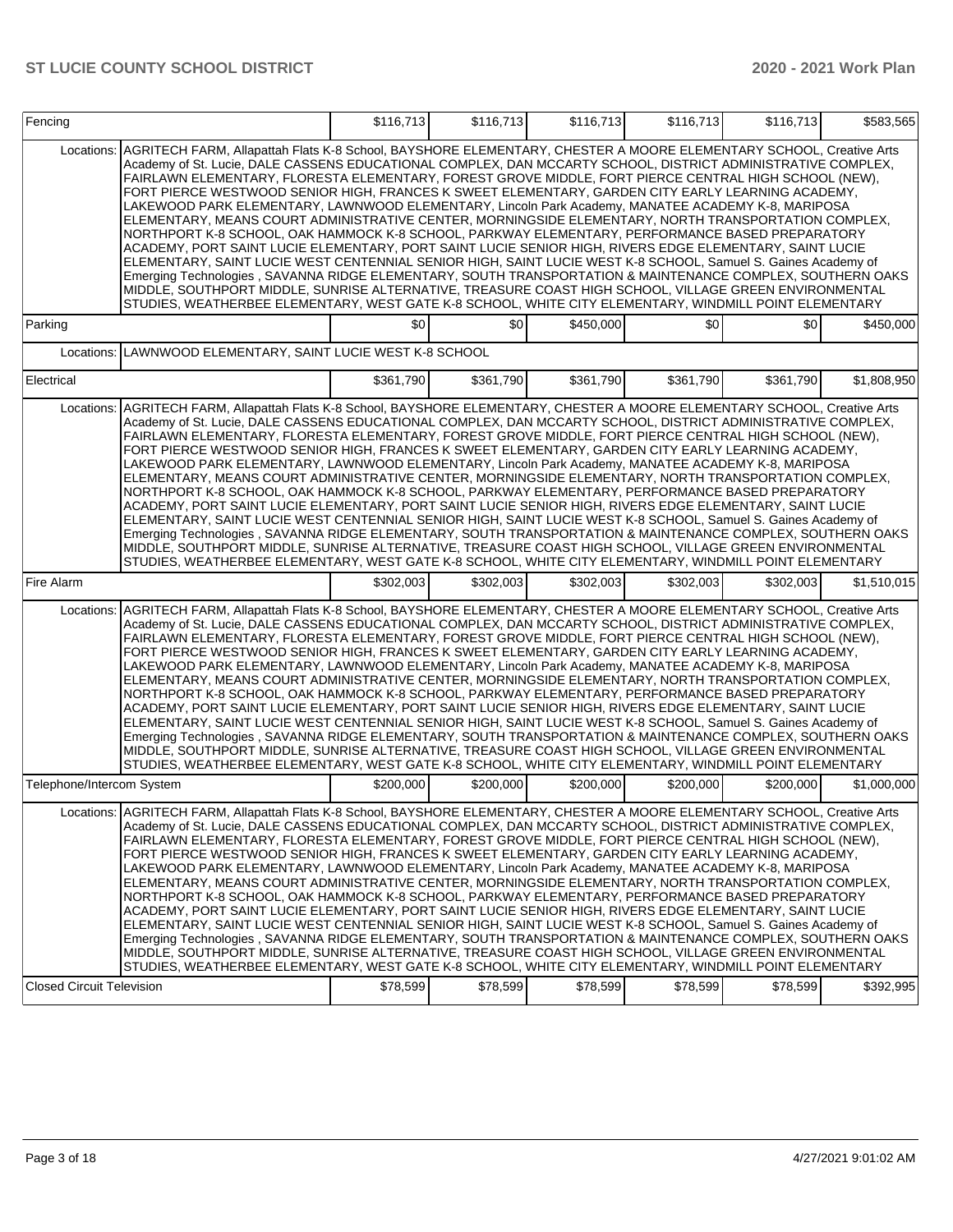| Locations: AGRITECH FARM, Allapattah Flats K-8 School, BAYSHORE ELEMENTARY, CHESTER A MOORE ELEMENTARY SCHOOL, Creative Arts<br>Academy of St. Lucie, DALE CASSENS EDUCATIONAL COMPLEX, DAN MCCARTY SCHOOL, DISTRICT ADMINISTRATIVE COMPLEX,<br>FAIRLAWN ELEMENTARY, FLORESTA ELEMENTARY, FOREST GROVE MIDDLE, FORT PIERCE CENTRAL HIGH SCHOOL (NEW),<br>FORT PIERCE WESTWOOD SENIOR HIGH, FRANCES K SWEET ELEMENTARY, GARDEN CITY EARLY LEARNING ACADEMY,<br>LAKEWOOD PARK ELEMENTARY, LAWNWOOD ELEMENTARY, Lincoln Park Academy, MANATEE ACADEMY K-8, MARIPOSA<br>ELEMENTARY, MEANS COURT ADMINISTRATIVE CENTER, MORNINGSIDE ELEMENTARY, NORTH TRANSPORTATION COMPLEX,<br>NORTHPORT K-8 SCHOOL, OAK HAMMOCK K-8 SCHOOL, PARKWAY ELEMENTARY, PERFORMANCE BASED PREPARATORY<br>ACADEMY, PORT SAINT LUCIE ELEMENTARY, PORT SAINT LUCIE SENIOR HIGH, RIVERS EDGE ELEMENTARY, SAINT LUCIE<br>ELEMENTARY, SAINT LUCIE WEST CENTENNIAL SENIOR HIGH, SAINT LUCIE WEST K-8 SCHOOL, Samuel S. Gaines Academy of<br>Emerging Technologies, SAVANNA RIDGE ELEMENTARY, SOUTH TRANSPORTATION & MAINTENANCE COMPLEX, SOUTHERN OAKS<br>MIDDLE, SOUTHPORT MIDDLE, SUNRISE ALTERNATIVE, TREASURE COAST HIGH SCHOOL, VILLAGE GREEN ENVIRONMENTAL<br>STUDIES, WEATHERBEE ELEMENTARY, WEST GATE K-8 SCHOOL, WHITE CITY ELEMENTARY, WINDMILL POINT ELEMENTARY |              |             |              |              |              |               |
|-------------------------------------------------------------------------------------------------------------------------------------------------------------------------------------------------------------------------------------------------------------------------------------------------------------------------------------------------------------------------------------------------------------------------------------------------------------------------------------------------------------------------------------------------------------------------------------------------------------------------------------------------------------------------------------------------------------------------------------------------------------------------------------------------------------------------------------------------------------------------------------------------------------------------------------------------------------------------------------------------------------------------------------------------------------------------------------------------------------------------------------------------------------------------------------------------------------------------------------------------------------------------------------------------------------------------------------------|--------------|-------------|--------------|--------------|--------------|---------------|
| Paint                                                                                                                                                                                                                                                                                                                                                                                                                                                                                                                                                                                                                                                                                                                                                                                                                                                                                                                                                                                                                                                                                                                                                                                                                                                                                                                                     | \$740.394    | \$451.643   | \$257.643    | \$257.643    | \$257.643    | \$1,964,966   |
| Locations: AGRITECH FARM, Allapattah Flats K-8 School, BAYSHORE ELEMENTARY, CHESTER A MOORE ELEMENTARY SCHOOL, Creative Arts<br>Academy of St. Lucie, DALE CASSENS EDUCATIONAL COMPLEX, DAN MCCARTY SCHOOL, DISTRICT ADMINISTRATIVE COMPLEX,<br>FAIRLAWN ELEMENTARY, FLORESTA ELEMENTARY, FOREST GROVE MIDDLE, FORT PIERCE CENTRAL HIGH SCHOOL (NEW),<br>FORT PIERCE WESTWOOD SENIOR HIGH, FRANCES K SWEET ELEMENTARY, GARDEN CITY EARLY LEARNING ACADEMY,<br>LAKEWOOD PARK ELEMENTARY, LAWNWOOD ELEMENTARY, Lincoln Park Academy, MANATEE ACADEMY K-8, MARIPOSA<br>ELEMENTARY, MEANS COURT ADMINISTRATIVE CENTER, MORNINGSIDE ELEMENTARY, NORTH TRANSPORTATION COMPLEX,<br>NORTHPORT K-8 SCHOOL, OAK HAMMOCK K-8 SCHOOL, PARKWAY ELEMENTARY, PERFORMANCE BASED PREPARATORY<br>ACADEMY, PORT SAINT LUCIE ELEMENTARY, PORT SAINT LUCIE SENIOR HIGH, RIVERS EDGE ELEMENTARY, SAINT LUCIE<br>ELEMENTARY, SAINT LUCIE WEST CENTENNIAL SENIOR HIGH, SAINT LUCIE WEST K-8 SCHOOL, Samuel S. Gaines Academy of<br>Emerging Technologies, SAVANNA RIDGE ELEMENTARY, SOUTH TRANSPORTATION & MAINTENANCE COMPLEX, SOUTHERN OAKS<br>MIDDLE, SOUTHPORT MIDDLE, SUNRISE ALTERNATIVE, TREASURE COAST HIGH SCHOOL, VILLAGE GREEN ENVIRONMENTAL<br>STUDIES, WEATHERBEE ELEMENTARY, WEST GATE K-8 SCHOOL, WHITE CITY ELEMENTARY, WINDMILL POINT ELEMENTARY |              |             |              |              |              |               |
| Maintenance/Repair                                                                                                                                                                                                                                                                                                                                                                                                                                                                                                                                                                                                                                                                                                                                                                                                                                                                                                                                                                                                                                                                                                                                                                                                                                                                                                                        | \$2,191,159  | \$2,290,565 | \$1,650,565  | \$1,550,565  | \$1,550,565  | \$9,233,419   |
| Locations: AGRITECH FARM, Allapattah Flats K-8 School, BAYSHORE ELEMENTARY, CHESTER A MOORE ELEMENTARY SCHOOL, Creative Arts<br>Academy of St. Lucie, DALE CASSENS EDUCATIONAL COMPLEX, DAN MCCARTY SCHOOL, DISTRICT ADMINISTRATIVE COMPLEX,<br>FAIRLAWN ELEMENTARY, FLORESTA ELEMENTARY, FOREST GROVE MIDDLE, FORT PIERCE CENTRAL HIGH SCHOOL (NEW),<br>FORT PIERCE WESTWOOD SENIOR HIGH, FRANCES K SWEET ELEMENTARY, GARDEN CITY EARLY LEARNING ACADEMY,<br>LAKEWOOD PARK ELEMENTARY, LAWNWOOD ELEMENTARY, Lincoln Park Academy, MANATEE ACADEMY K-8, MARIPOSA<br>ELEMENTARY, MEANS COURT ADMINISTRATIVE CENTER, MORNINGSIDE ELEMENTARY, NORTH TRANSPORTATION COMPLEX,<br>NORTHPORT K-8 SCHOOL, OAK HAMMOCK K-8 SCHOOL, PARKWAY ELEMENTARY, PERFORMANCE BASED PREPARATORY<br>ACADEMY, PORT SAINT LUCIE ELEMENTARY, PORT SAINT LUCIE SENIOR HIGH, RIVERS EDGE ELEMENTARY, SAINT LUCIE<br>ELEMENTARY, SAINT LUCIE WEST CENTENNIAL SENIOR HIGH, SAINT LUCIE WEST K-8 SCHOOL, Samuel S. Gaines Academy of<br>Emerging Technologies, SAVANNA RIDGE ELEMENTARY, SOUTH TRANSPORTATION & MAINTENANCE COMPLEX, SOUTHERN OAKS<br>MIDDLE, SOUTHPORT MIDDLE, SUNRISE ALTERNATIVE, TREASURE COAST HIGH SCHOOL, VILLAGE GREEN ENVIRONMENTAL<br>STUDIES, WEATHERBEE ELEMENTARY, WEST GATE K-8 SCHOOL, WHITE CITY ELEMENTARY, WINDMILL POINT ELEMENTARY |              |             |              |              |              |               |
| <b>Sub Total:</b>                                                                                                                                                                                                                                                                                                                                                                                                                                                                                                                                                                                                                                                                                                                                                                                                                                                                                                                                                                                                                                                                                                                                                                                                                                                                                                                         | \$12,667,103 | \$7,144,733 | \$48,808,780 | \$16,503,733 | \$16,686,733 | \$101,811,082 |

| <b>IPECO Maintenance Expenditures</b> | ا \$0        | ፍሰ<br>w                                      | \$0          | ሶሳ<br>ъu     | \$0          | \$0           |
|---------------------------------------|--------------|----------------------------------------------|--------------|--------------|--------------|---------------|
| 1.50 Mill Sub Total: İ                | \$15.925.503 | 144.733 <b>l</b><br>$A \rightarrow A$<br>J.I | \$48,808,780 | \$16,503,733 | \$16,686,733 | \$105.069.482 |

| Other Items                                                     |             | 2020 - 2021<br><b>Actual Budget</b> | 2021 - 2022<br>Projected | 2022 - 2023<br>Projected | 2023 - 2024<br>Projected | $2024 - 2025$<br>Projected | Total         |  |  |
|-----------------------------------------------------------------|-------------|-------------------------------------|--------------------------|--------------------------|--------------------------|----------------------------|---------------|--|--|
| Charter school 1.5mil pass-thru (Palm Pointe FAU<br>Lab School) | \$1,235,443 | \$0                                 | \$0                      | \$0                      | \$0 <sub>1</sub>         | \$1,235,443                |               |  |  |
| Locations IDISTRICT ADMINISTRATIVE COMPLEX                      |             |                                     |                          |                          |                          |                            |               |  |  |
| Charter school flow thru (as of 9/30/19)                        |             | \$2,022,957                         | \$0                      | \$0                      | \$0                      | \$0 <sub>1</sub>           | \$2,022,957   |  |  |
| Locations DISTRICT ADMINISTRATIVE COMPLEX                       |             |                                     |                          |                          |                          |                            |               |  |  |
|                                                                 | Total:      | \$15,925,503                        | \$7,144,733              | \$48,808,780             | \$16,503,733             | \$16,686,733               | \$105,069,482 |  |  |

## **Local 1.50 Mill Expenditure For Maintenance, Repair and Renovation**

Anticipated expenditures expected from local funding sources over the years covered by the current work plan.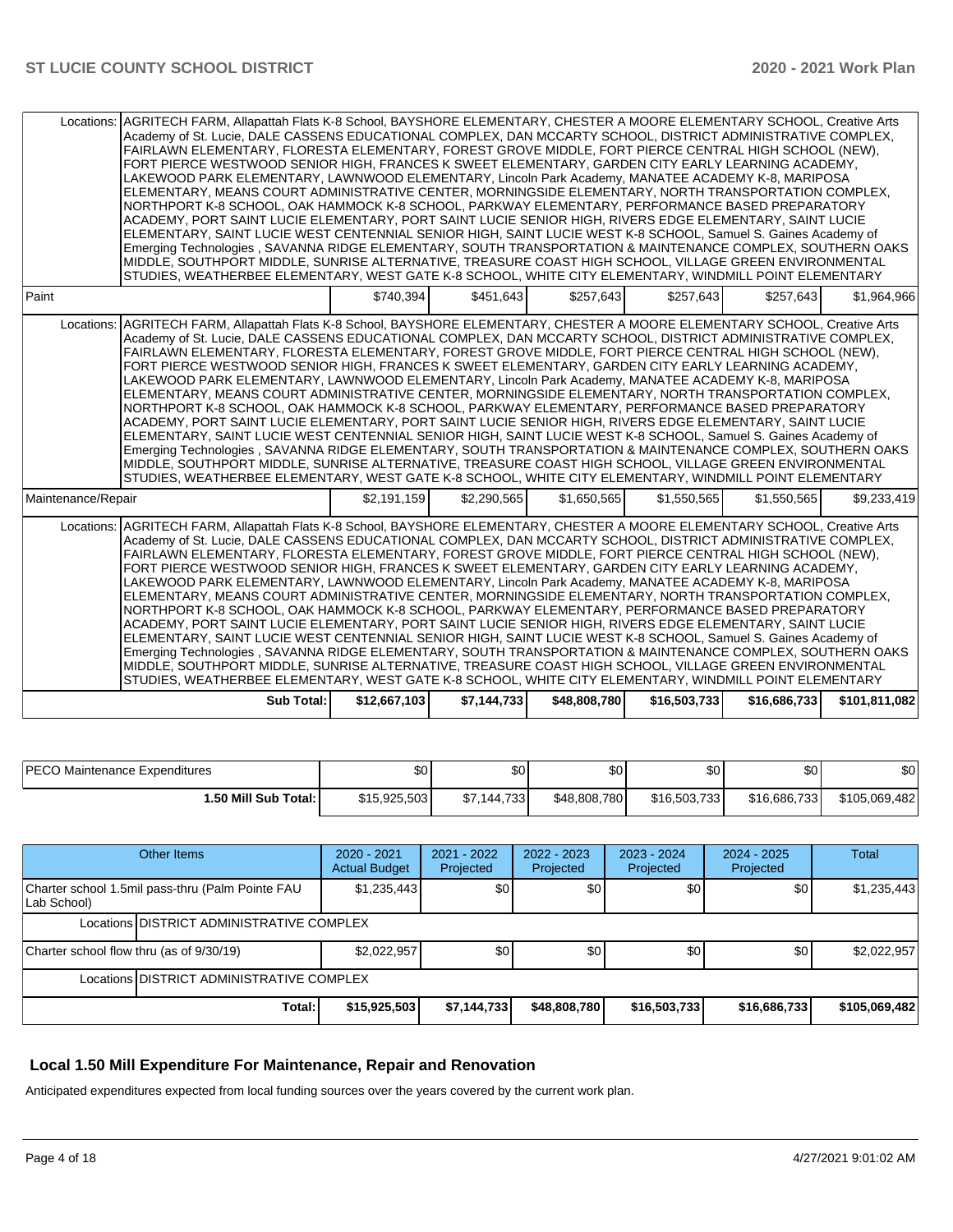| Item                                                         | 2020 - 2021<br><b>Actual Budget</b> | 2021 - 2022<br>Projected | 2022 - 2023<br>Projected | 2023 - 2024<br>Projected | 2024 - 2025<br>Projected | <b>Total</b>  |
|--------------------------------------------------------------|-------------------------------------|--------------------------|--------------------------|--------------------------|--------------------------|---------------|
| Remaining Maint and Repair from 1.5 Mills                    | \$15,925,503                        | \$7,144,733              | \$48,808,780             | \$16,503,733             | \$16,686,733             | \$105,069,482 |
| Maintenance/Repair Salaries                                  | \$4,830,379                         | \$4,830,379              | \$4,830,379              | \$4,830,379              | \$4,830,379              | \$24,151,895  |
| <b>School Bus Purchases</b>                                  | \$3,500,000                         | \$3,500,000              | \$3,500,000              | \$3,500,000              | \$3,500,000              | \$17,500,000  |
| <b>Other Vehicle Purchases</b>                               | \$0                                 | \$0                      | \$0                      | \$0                      | \$0                      | \$0           |
| Capital Outlay Equipment                                     | \$7,318,805                         | \$7,318,805              | \$7,379,925              | \$7,379,925              | \$73,979,925             | \$103,377,385 |
| <b>Rent/Lease Payments</b>                                   | \$340,105                           | \$340,105                | \$340,105                | \$340,105                | \$340,105                | \$1,700,525   |
| <b>COP Debt Service</b>                                      | \$25,549,894                        | \$25,549,894             | \$25,549,894             | \$25,549,894             | \$25,549,894             | \$127,749,470 |
| Rent/Lease Relocatables                                      | \$0                                 | \$0                      | \$0                      | \$0                      | \$0                      | \$0           |
| <b>Environmental Problems</b>                                | \$343,122                           | \$343,122                | \$343,122                | \$343,122                | \$343,122                | \$1,715,610   |
| ls.1011.14 Debt Service                                      | \$2,930,000                         | \$3,015,000              | \$3,105,000              | \$3,190,000              | \$0                      | \$12,240,000  |
| Special Facilities Construction Account                      | \$0                                 | \$0                      | \$0                      | \$0                      | \$0                      | \$0           |
| Premiums for Property Casualty Insurance - 1011.71<br>(4a,b) | \$0                                 | \$0                      | \$0                      | \$0                      | \$0                      | \$0           |
| Qualified School Construction Bonds (QSCB)                   | \$0                                 | \$0                      | \$0                      | \$0                      | \$0                      | \$0           |
| Qualified Zone Academy Bonds (QZAB)                          | \$0                                 | \$0                      | \$0                      | \$0                      | \$0                      | \$0           |
| <b>Local Expenditure Totals:</b>                             | \$60,737,808                        | \$52,042,038             | \$93,857,205             | \$61,637,158             | \$125,230,158            | \$393,504,367 |

## **Revenue**

#### **1.50 Mill Revenue Source**

Schedule of Estimated Capital Outlay Revenue from each currently approved source which is estimated to be available for expenditures on the projects included in the tentative district facilities work program. All amounts are NET after considering carryover balances, interest earned, new COP's, 1011.14 and 1011.15 loans, etc. Districts cannot use 1.5-Mill funds for salaries except for those explicitly associated with maintenance/repair projects. (1011.71 (5), F.S.)

| Item                                                                                | Fund | $2020 - 2021$<br><b>Actual Value</b> | $2021 - 2022$<br>Projected | $2022 - 2023$<br>Projected | $2023 - 2024$<br>Projected | $2024 - 2025$<br>Projected | Total             |
|-------------------------------------------------------------------------------------|------|--------------------------------------|----------------------------|----------------------------|----------------------------|----------------------------|-------------------|
| (1) Non-exempt property<br>lassessed valuation                                      |      | \$25,055,671,028                     | \$26,416,193,965           | \$27,850,593,297           | \$29,362,880,513           | \$30,957,284,925           | \$139,642,623,728 |
| $(2)$ The Millage projected for<br>discretionary capital outlay per<br>ls.1011.71   |      | 1.50                                 | 1.50                       | 1.50                       | 1.50                       | 1.50                       |                   |
| $(3)$ Full value of the 1.50-Mill<br>discretionary capital outlay per<br>ls.1011.71 |      | \$42,093,527                         | \$44.379.206               | \$46,788,997               | \$49,329,639               | \$52,008,239               | \$234.599.608     |
| $(4)$ Value of the portion of the 1.50<br>-Mill ACTUALLY levied                     | 370  | \$36,080,166                         | \$38,039,319               | \$40,104,854               | \$42,282,548               | \$44,578,490               | \$201,085,377     |
| $(5)$ Difference of lines (3) and (4)                                               |      | \$6,013,361                          | \$6,339,887                | \$6,684,143                | \$7,047,091                | \$7,429,749                | \$33,514,231      |

## **PECO Revenue Source**

The figure in the row designated "PECO Maintenance" will be subtracted from funds available for new construction because PECO maintenance dollars cannot be used for new construction.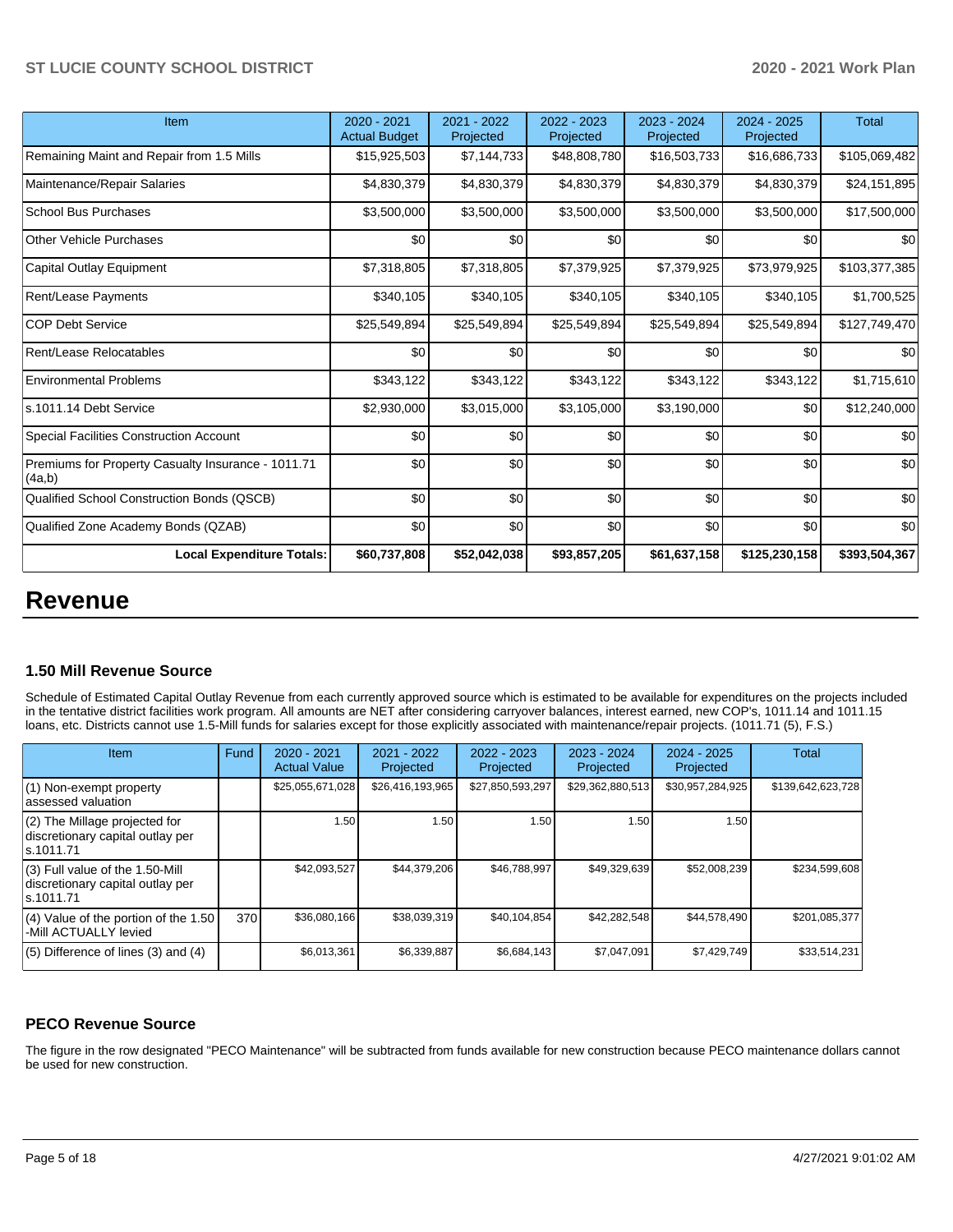| <b>Item</b>                          | Fund | $2020 - 2021$<br><b>Actual Budget</b> | 2021 - 2022<br>Projected | 2022 - 2023<br><b>Projected</b> | 2023 - 2024<br>Projected | 2024 - 2025<br>Projected | <b>Total</b> |
|--------------------------------------|------|---------------------------------------|--------------------------|---------------------------------|--------------------------|--------------------------|--------------|
| <b>PECO New Construction</b>         | 340  | \$0 <sub>1</sub>                      | \$0                      | \$0                             | \$0                      | \$0                      | \$0          |
| <b>PECO Maintenance Expenditures</b> |      | \$0 <sub>1</sub>                      | \$0                      | \$0                             | \$0                      | \$0 <sub>1</sub>         | \$0          |
|                                      |      | \$0                                   | \$0                      | \$0                             | \$0                      | \$0                      | \$0          |

#### **CO & DS Revenue Source**

Revenue from Capital Outlay and Debt Service funds.

| <b>Item</b>                               | Fund | $2020 - 2021$<br><b>Actual Budget</b> | 2021 - 2022<br>Projected | $2022 - 2023$<br>Projected | $2023 - 2024$<br>Projected | $2024 - 2025$<br>Projected | Total       |
|-------------------------------------------|------|---------------------------------------|--------------------------|----------------------------|----------------------------|----------------------------|-------------|
| ICO & DS Cash Flow-through<br>Distributed | 360  | \$1.434.722                           | \$1.434.722              | \$1.434.722                | \$1.434.722                | \$1.434.722                | \$7,173,610 |
| ICO & DS Interest on<br>Undistributed CO  | 360  | \$43.106                              | \$43.106                 | \$43.106                   | \$43.106                   | \$43.106                   | \$215,530   |
|                                           |      | \$1,477,828                           | \$1,477,828              | \$1,477,828                | \$1,477,828                | \$1,477,828                | \$7,389,140 |

#### **Fair Share Revenue Source**

All legally binding commitments for proportionate fair-share mitigation for impacts on public school facilities must be included in the 5-year district work program.

| Item                                                     | $2020 - 2021$<br><b>Actual Budget</b> | 2021 - 2022<br>Projected | 2022 - 2023<br>Projected | 2023 - 2024<br>Projected | 2024 - 2025<br>Projected | Total       |
|----------------------------------------------------------|---------------------------------------|--------------------------|--------------------------|--------------------------|--------------------------|-------------|
| PECO & Charter capital School Pass<br>Thru (FAU)Service) | \$1,235,443                           | \$1,235,443              | \$1.235.443              | \$1,235,443              | \$1,235,443              | \$6,177,215 |
|                                                          | \$1,235,443                           | \$1,235,443              | \$1,235,443              | \$1,235,443              | \$1,235,443              | \$6,177,215 |

#### **Sales Surtax Referendum**

Specific information about any referendum for a 1-cent or ½-cent surtax referendum during the previous year.

**Did the school district hold a surtax referendum during the past fiscal year 2019 - 2020?**

No

## **Additional Revenue Source**

Any additional revenue sources

| Item                                                                                            | 2020 - 2021<br><b>Actual Value</b> | $2021 - 2022$<br>Projected | 2022 - 2023<br>Projected | $2023 - 2024$<br>Projected | 2024 - 2025<br>Projected | <b>Total</b>     |
|-------------------------------------------------------------------------------------------------|------------------------------------|----------------------------|--------------------------|----------------------------|--------------------------|------------------|
| Proceeds from a s.1011.14/15 F.S. Loans                                                         | \$0                                | <b>SO</b>                  | \$0                      | \$0                        | \$0                      | \$0              |
| District Bonds - Voted local bond<br>referendum proceeds per s.9, Art VII<br>State Constitution | \$0                                | \$0 <sub>1</sub>           | \$0 <sub>1</sub>         | \$0                        | \$0                      | \$0              |
| Proceeds from Special Act Bonds                                                                 | \$0                                | \$0                        | \$0                      | \$0                        | \$0                      | \$0              |
| Estimated Revenue from CO & DS Bond<br>l Sale                                                   | \$0                                | \$0                        | \$0                      | \$0                        | \$0                      | \$0 <sub>1</sub> |
| Proceeds from Voted Capital<br>Improvements millage                                             | \$0                                | \$0                        | \$0                      | \$0                        | \$0                      | \$0 <sub>1</sub> |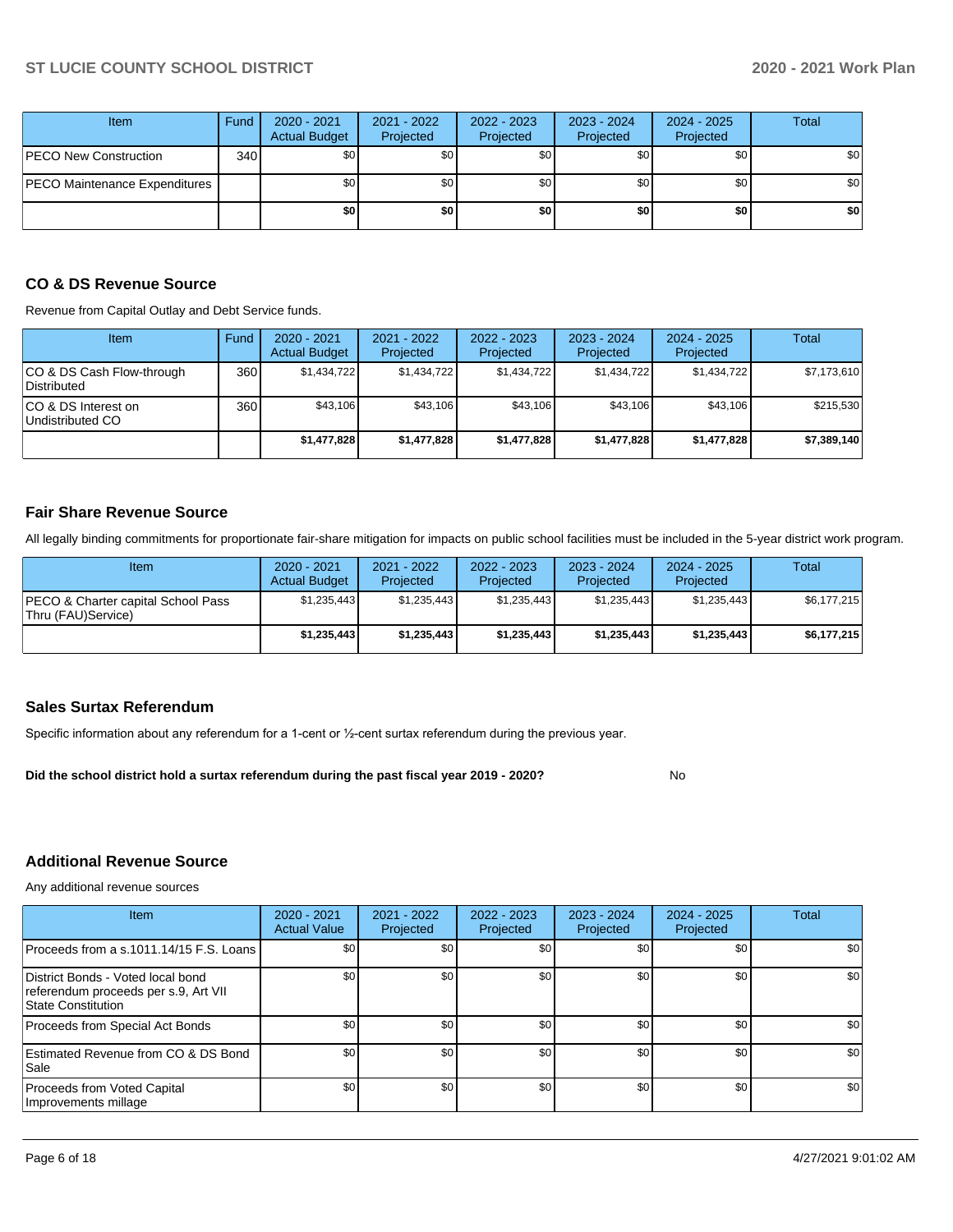| Other Revenue for Other Capital Projects                                                                                  | \$0          | \$0          | \$0          | \$0          | \$0          | \$0           |
|---------------------------------------------------------------------------------------------------------------------------|--------------|--------------|--------------|--------------|--------------|---------------|
| Proceeds from 1/2 cent sales surtax<br>authorized by school board                                                         | \$17,654,300 | \$17,654,300 | \$17,654,300 | \$17,654,300 | \$17,654,300 | \$88,271,500  |
| Proceeds from local governmental<br>infrastructure sales surtax                                                           | \$0          | \$0          | \$0          | \$0          | \$0          | \$0           |
| Proceeds from Certificates of<br>Participation (COP's) Sale                                                               | \$0          | \$0          | \$0          | \$0          | \$0          | \$0           |
| Classrooms First Bond proceeds amount<br>authorized in FY 1997-98                                                         | \$0          | \$0          | \$0          | \$0          | \$0          | \$0           |
| Classrooms for Kids                                                                                                       | \$0          | \$0          | \$0          | \$0          | \$0          | \$0           |
| <b>District Equity Recognition</b>                                                                                        | \$0          | \$0          | \$0          | \$0          | \$0          | \$0           |
| <b>Federal Grants</b>                                                                                                     | \$0          | \$0          | \$0          | \$0          | \$0          | \$0           |
| Proportionate share mitigation (actual<br>cash revenue only, not in kind donations)                                       | \$0          | \$0          | \$0          | \$0          | \$0          | \$0           |
| Impact fees received                                                                                                      | \$5,943,970  | \$5,943,970  | \$5,943,970  | \$5,943,970  | \$5,943,970  | \$29,719,850  |
| Private donations                                                                                                         | \$0          | \$0          | \$0          | \$0          | \$0          | \$0           |
| Grants from local governments or not-for-<br>profit organizations                                                         | \$0          | \$0          | \$0          | \$0          | \$0          | \$0           |
| Interest, Including Profit On Investment                                                                                  | \$0          | \$0          | \$0          | \$0          | \$0          | \$0           |
| Revenue from Bonds pledging proceeds<br>from 1 cent or 1/2 cent Sales Surtax                                              | \$0          | \$0          | \$0          | \$0          | \$0          | \$0           |
| <b>Total Fund Balance Carried Forward</b>                                                                                 | \$43,126,934 | \$0          | \$0          | \$0          | \$0          | \$43,126,934  |
| General Capital Outlay Obligated Fund<br><b>Balance Carried Forward From Total</b><br><b>Fund Balance Carried Forward</b> | \$0          | \$0          | \$0          | \$0          | \$0          | \$0           |
| Special Facilities Construction Account                                                                                   | \$0          | \$0          | \$0          | \$0          | \$0          | \$0           |
| One Cent - 1/2 Cent Sales Surtax Debt<br>Service From Total Fund Balance Carried<br>Forward                               | \$0          | \$0          | \$0          | \$0          | \$0          | \$0           |
| Capital Outlay Projects Funds Balance<br>Carried Forward From Total Fund<br><b>Balance Carried Forward</b>                | \$0          | \$0          | \$0          | \$0          | \$0          | \$0           |
| <b>Fuel Tax Rebates</b>                                                                                                   | \$89,125     | \$0          | \$0          | \$0          | \$0          | \$89,125      |
| <b>Subtotal</b>                                                                                                           | \$66,814,329 | \$23,598,270 | \$23,598,270 | \$23,598,270 | \$23,598,270 | \$161,207,409 |

## **Total Revenue Summary**

| <b>Item Name</b>                                              | $2020 - 2021$<br><b>Budget</b> | 2021 - 2022<br>Projected | 2022 - 2023<br>Projected | $2023 - 2024$<br>Projected | $2024 - 2025$<br>Projected | <b>Five Year Total</b> |
|---------------------------------------------------------------|--------------------------------|--------------------------|--------------------------|----------------------------|----------------------------|------------------------|
| Local 1.5 Mill Discretionary Capital Outlay<br><b>Revenue</b> | \$36,080,166                   | \$38,039,319             | \$40,104,854             | \$42,282,548               | \$44,578,490               | \$201,085,377          |
| PECO and 1.5 Mill Maint and Other 1.5<br>Mill Expenditures    | (\$60,737,808)                 | (\$52,042,038)           | (\$93,857,205)           | (\$61,637,158)             | (\$125, 230, 158)          | $(\$393,504,367)$      |
| <b>PECO Maintenance Revenue</b>                               | \$0                            | \$0 <sub>1</sub>         | \$0                      | \$0                        | \$0                        | \$0                    |
| Available 1.50 Mill for New<br>  Construction                 | (\$24,657,642)                 | (\$14,002,719)           | (\$53,752,351)           | ( \$19, 354, 610)          | $($ \$80,651,668)          | ( \$192, 418, 990)     |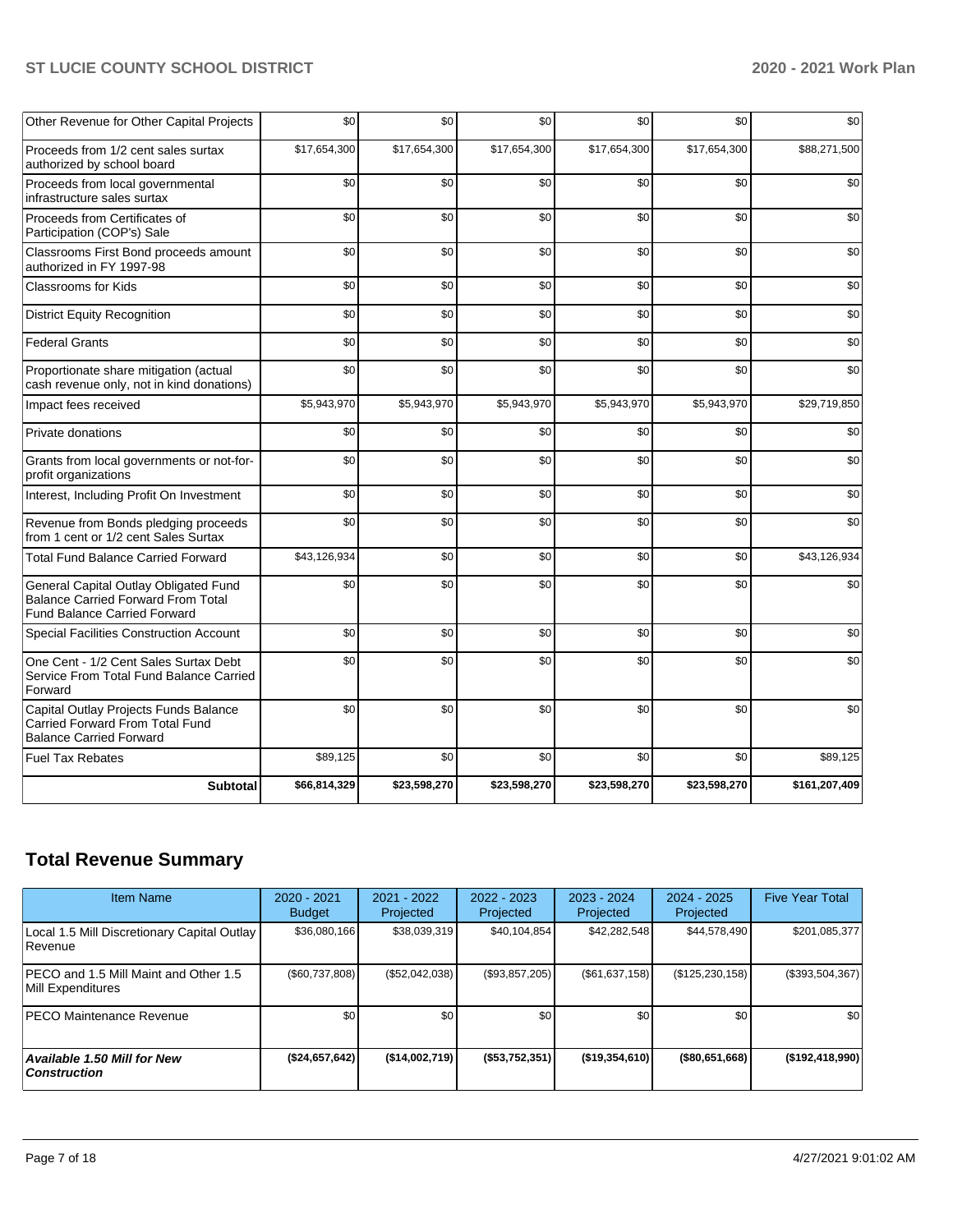| <b>Item Name</b>                     | 2020 - 2021<br><b>Budget</b> | $2021 - 2022$<br>Projected | 2022 - 2023<br>Projected | $2023 - 2024$<br>Projected | $2024 - 2025$<br>Projected | <b>Five Year Total</b> |
|--------------------------------------|------------------------------|----------------------------|--------------------------|----------------------------|----------------------------|------------------------|
| CO & DS Revenue                      | \$1,477,828                  | \$1,477,828                | \$1,477,828              | \$1,477,828                | \$1,477,828                | \$7,389,140            |
| <b>PECO New Construction Revenue</b> | \$0                          | \$0                        | \$0                      | \$0                        | \$0                        | \$0                    |
| Other/Additional Revenue             | \$68,049,772                 | \$24,833,713               | \$24,833,713             | \$24,833,713               | \$24,833,713               | \$167,384,624          |
| <b>Total Additional Revenuel</b>     | \$69,527,600                 | \$26,311,541               | \$26,311,541             | \$26,311,541               | \$26,311,541               | \$174,773,764          |
| <b>Total Available Revenue</b>       | \$44,869,958                 | \$12,308,822               | $($ \$27,440,810)        | \$6,956,931                | $($ \$54,340,127)          | (\$17,645,226)         |

# **Project Schedules**

## **Capacity Project Schedules**

A schedule of capital outlay projects necessary to ensure the availability of satisfactory classrooms for the projected student enrollment in K-12 programs.

| <b>Project Description</b> | Location                                                    |                          | 2020 - 2021 | $2021 - 2022$ | 2022 - 2023 | 2023 - 2024 | 2024 - 2025 | <b>Total</b>   | Funded |
|----------------------------|-------------------------------------------------------------|--------------------------|-------------|---------------|-------------|-------------|-------------|----------------|--------|
| Modernization              | <b>FORT PIERCE</b><br><b>WESTWOOD</b><br><b>SENIOR HIGH</b> | Planned<br>Cost:         | \$0         | \$0           | \$8,849,631 | \$0         | \$0         | \$8,849,631 No |        |
|                            |                                                             | <b>Student Stations:</b> | 0           |               |             | 2,500       |             | 2,500          |        |
|                            | <b>Total Classrooms:</b>                                    |                          |             |               |             | 25          |             | 25             |        |
|                            | Gross Sq Ft:                                                |                          | $\Omega$    |               |             | 300,000     | 0           | 300,000        |        |
|                            |                                                             |                          |             |               |             |             |             |                |        |
|                            |                                                             | <b>Planned Cost:</b>     | \$0         | \$0           | \$8,849,631 | \$0         | \$0         | \$8,849,631    |        |
|                            |                                                             | <b>Student Stations:</b> | 0           |               |             | 2,500       | 0           | 2,500          |        |
|                            |                                                             | <b>Total Classrooms:</b> | 0           |               |             | 25          | 0           | 25             |        |

**Gross Sq Ft: 0 0 0 300,000 0 300,000**

## **Other Project Schedules**

Major renovations, remodeling, and additions of capital outlay projects that do not add capacity to schools.

Nothing reported for this section.

## **Additional Project Schedules**

Any projects that are not identified in the last approved educational plant survey.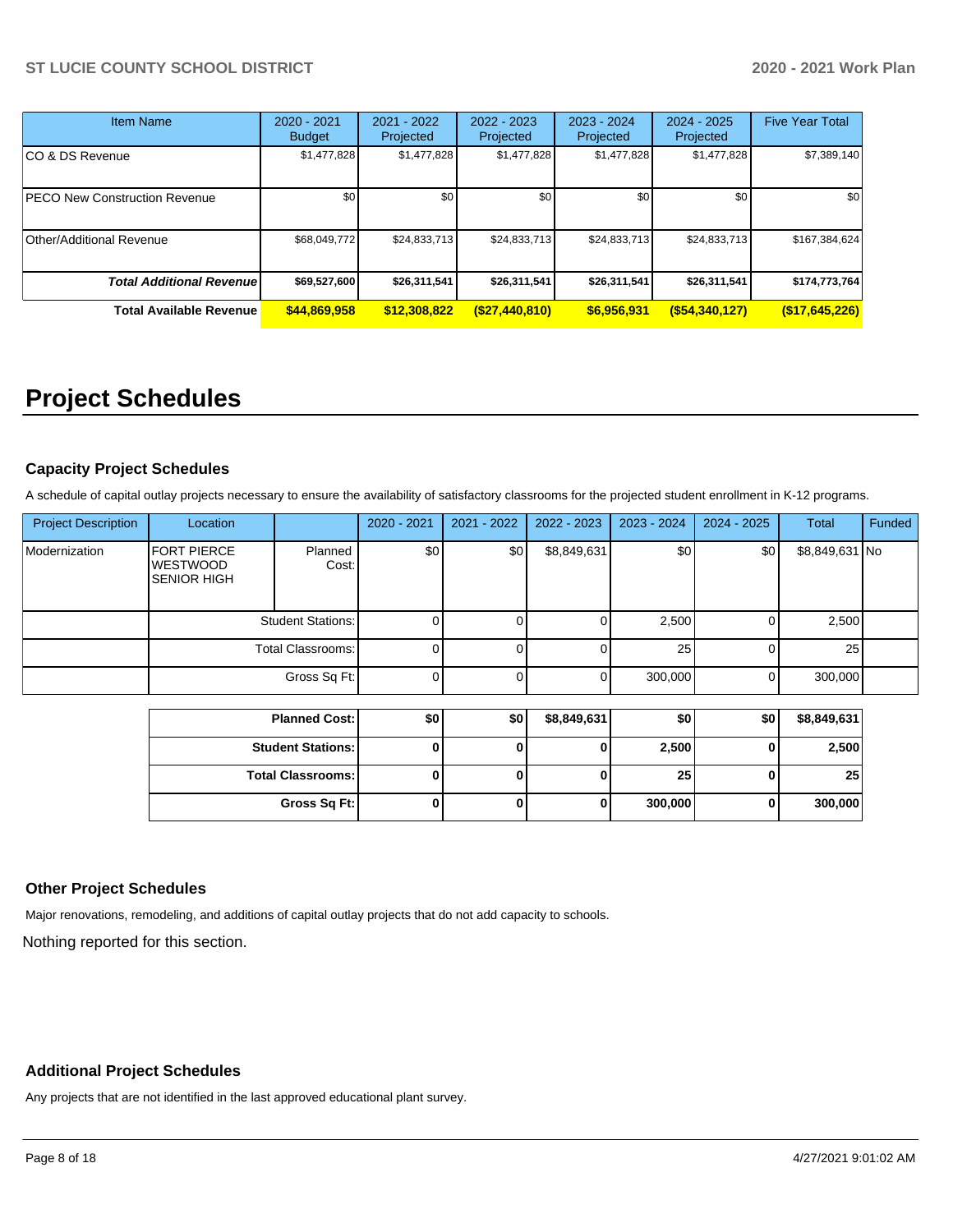| <b>Project Description</b>  | Location                                     | <b>Num</b><br>Classroom<br>s | 2020 - 2021<br><b>Actual Budget</b> | 2021 - 2022<br>Projected | 2022 - 2023<br>Projected | 2023 - 2024<br>Projected | $2024 - 2025$<br>Projected | <b>Total</b>    | Funded |
|-----------------------------|----------------------------------------------|------------------------------|-------------------------------------|--------------------------|--------------------------|--------------------------|----------------------------|-----------------|--------|
| Modernization               | LAWNWOOD<br><b>ELEMENTARY</b>                |                              | \$0                                 | \$1,600,000              | \$16,000,000             | \$0                      | \$0                        | \$17,600,000 No |        |
| Site Work renovations       | Creative Arts<br>Academy of St. Lucie        |                              | \$0                                 | \$0                      | \$1,000,000              | \$0                      | \$0                        | \$1,000,000 No  |        |
| New cafeteria or<br>remodel | <b>Creative Arts</b><br>Academy of St. Lucie |                              | \$0                                 | \$0                      | \$3,000,000              | \$0                      | \$0                        | \$3,000,000 No  |        |
| Building 1 Remodel          | <b>Creative Arts</b><br>Academy of St. Lucie |                              | \$3,336,781                         | \$0                      | \$0                      | \$0                      | \$0                        | \$3,336,781 Yes |        |
|                             |                                              |                              | \$3,336,781                         | \$1,600,000              | \$20,000,000             | \$0                      | \$0                        | \$24,936,781    |        |

### **Non Funded Growth Management Project Schedules**

Schedule indicating which projects, due to planned development, that CANNOT be funded from current revenues projected over the next five years.

Nothing reported for this section.

# **Tracking**

## **Capacity Tracking**

| Location                                                | $2020 -$<br>2021 Satis.<br>Stu. Sta. | Actual<br>$2020 -$<br><b>2021 FISH</b><br>Capacity | Actual<br>$2019 -$<br>2020<br><b>COFTE</b> | # Class<br>Rooms | Actual<br>Average<br>$2020 -$<br>2021 Class<br><b>Size</b> | Actual<br>$2020 -$<br>2021<br><b>Utilization</b> | <b>New</b><br>Stu.<br>Capacity | <b>New</b><br>Rooms to<br>be<br>Added/Re<br>moved | Projected<br>$2024 -$<br>2025<br><b>COFTE</b> | Projected<br>$2024 -$<br>2025<br><b>Utilization</b> | Projected<br>$2024 -$<br>2025 Class<br><b>Size</b> |
|---------------------------------------------------------|--------------------------------------|----------------------------------------------------|--------------------------------------------|------------------|------------------------------------------------------------|--------------------------------------------------|--------------------------------|---------------------------------------------------|-----------------------------------------------|-----------------------------------------------------|----------------------------------------------------|
| <b>WHITE CITY</b><br>IELEMENTARY                        | 637                                  | 637                                                | 544                                        | 34               | 16                                                         | 85.00 %                                          | $\Omega$                       | ſ                                                 | 552                                           | 87.00 %                                             | 16                                                 |
| FAIRLAWN<br>ELEMENTARY                                  | 713                                  | 713                                                | 630                                        | 38               | 17                                                         | 88.00 %                                          | $\Omega$                       | ſ                                                 | 639                                           | 90.00 %                                             | 17                                                 |
| Creative Arts Academy of<br>St. Lucie                   | 985                                  | 886                                                | 419                                        | 46               | 9                                                          | 47.00 %                                          | $\Omega$                       | $\Omega$                                          | 425                                           | 48.00 %                                             | 9                                                  |
| LAWNWOOD<br>ELEMENTARY                                  | 825                                  | 825                                                | 706                                        | 46               | 15                                                         | 86.00 %                                          | $\Omega$                       | $\Omega$                                          | 716                                           | 87.00 %                                             | 16                                                 |
| <b>SAINT LUCIE</b><br>ELEMENTARY                        | 818                                  | 818                                                | 693                                        | 44               | 16                                                         | 85.00 %                                          | $\Omega$                       | $\Omega$                                          | 704                                           | 86.00 %                                             | 16                                                 |
| <b>DAN MCCARTY SCHOOL</b>                               | 1,400                                | 1,260                                              | 847                                        | 66               | 13                                                         | 67.00 %                                          | $\Omega$                       | C                                                 | 860                                           | 68.00 %                                             | 13                                                 |
| Samuel S. Gaines<br>Academy of Emerging<br>Technologies | 1,833                                | 1,649                                              | 866                                        | 86               | 10                                                         | 53.00 %                                          | 0                              | $\Omega$                                          | 879                                           | 53.00 %                                             | 10                                                 |
| Allapattah Flats K-8<br>School                          | 1,932                                | 1,738                                              | 1,045                                      | 89               | 12                                                         | 60.00 %                                          | $\Omega$                       | $\Omega$                                          | 1,060                                         | 61.00 %                                             | 12                                                 |
| <b>SAVANNA RIDGE</b><br><b>ELEMENTARY</b>               | 739                                  | 739                                                | 475                                        | 39               | 12                                                         | 64.00 %                                          | $\Omega$                       | $\Omega$                                          | 482                                           | 65.00 %                                             | 12                                                 |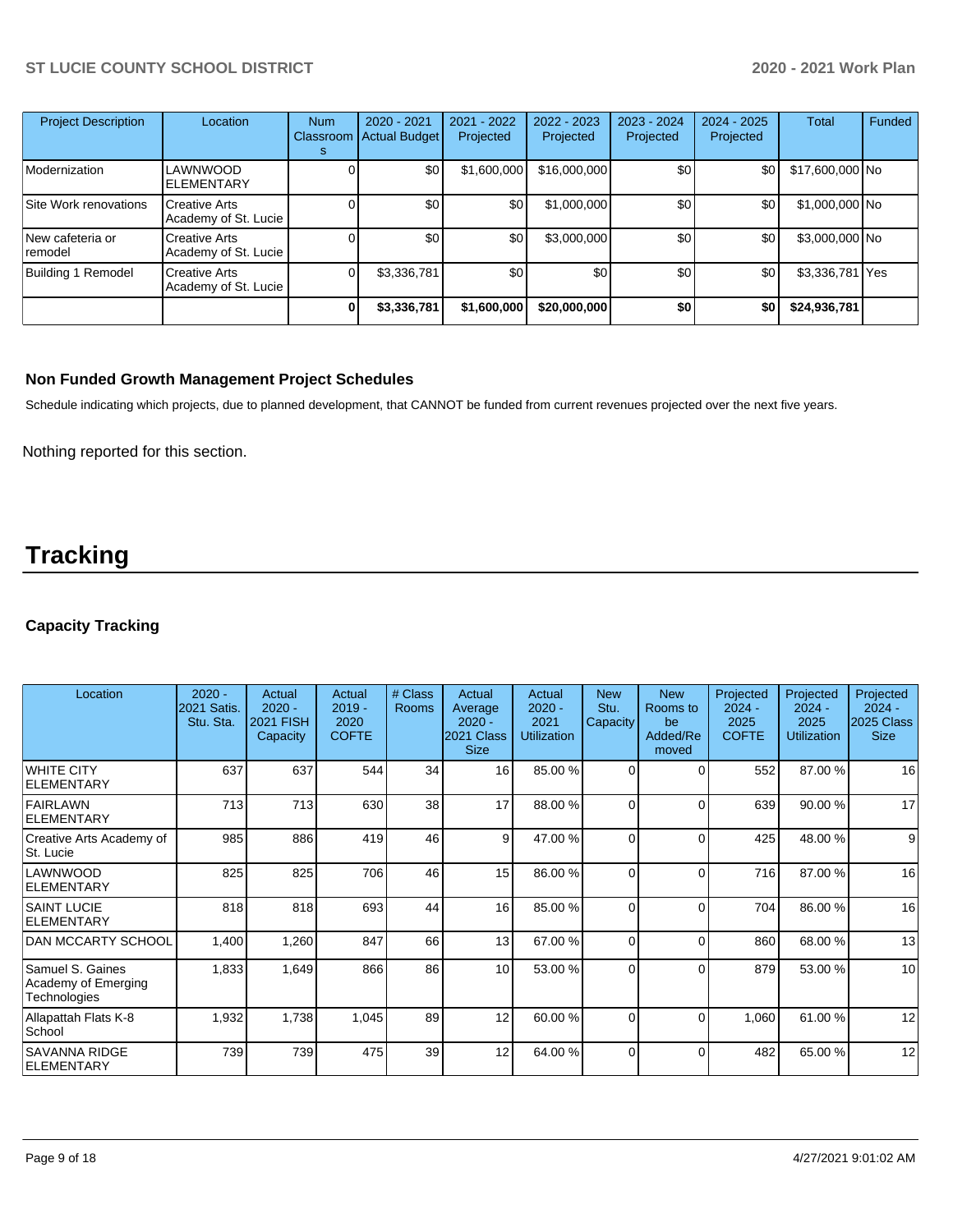| PERFORMANCE BASED<br><b>PREPARATORY</b><br><b>ACADEMY</b>          | 216   | 151   | 128   | 9   | 14           | 85.00 % | $\overline{0}$ | $\Omega$       | 130   | 86.00 % | 14           |
|--------------------------------------------------------------------|-------|-------|-------|-----|--------------|---------|----------------|----------------|-------|---------|--------------|
| ОАК НАММОСК К-8<br>SCHOOL                                          | 1,875 | 1,687 | 1,526 | 87  | 18           | 90.00 % | $\Omega$       | $\Omega$       | 1,548 | 92.00 % | 18           |
| <b>TREASURE COAST</b><br><b>HIGH SCHOOL</b>                        | 2,511 | 2,385 | 2,549 | 105 | 24           | 107.00% | $\mathbf 0$    | $\Omega$       | 2,385 | 100.00% | 23           |
| <b>WEST GATE K-8</b><br><b>SCHOOL</b>                              | 1,881 | 1,692 | 1,377 | 88  | 16           | 81.00%  | $\mathbf 0$    | $\Omega$       | 1,397 | 83.00 % | 16           |
| FORT PIERCE CENTRAL<br>HIGH SCHOOL (NEW)                           | 2,583 | 2,453 | 2,330 | 110 | 21           | 95.00 % | $\mathbf 0$    | $\Omega$       | 2,364 | 96.00 % | 21           |
| <b>FOREST GROVE</b><br><b>MIDDLE</b>                               | 1,180 | 1,062 | 885   | 51  | 17           | 83.00 % | $\mathbf 0$    | $\Omega$       | 898   | 85.00 % | 18           |
| <b>RIVERS EDGE</b><br>ELEMENTARY                                   | 890   | 890   | 640   | 48  | 13           | 72.00 % | $\mathbf 0$    | $\Omega$       | 649   | 73.00 % | 14           |
| <b>SOUTHERN OAKS</b><br>MIDDLE                                     | 1,283 | 1,154 | 912   | 53  | 17           | 79.00 % | $\mathbf 0$    | $\Omega$       | 927   | 80.00%  | 17           |
| <b>WEATHERBEE</b><br><b>ELEMENTARY</b>                             | 739   | 739   | 684   | 39  | 18           | 93.00 % | $\mathbf 0$    | $\Omega$       | 694   | 94.00 % | 18           |
| <b>SAINT LUCIE WEST</b><br><b>CENTENNIAL SENIOR</b><br><b>HIGH</b> | 2,838 | 2,696 | 2,299 | 112 | 21           | 85.00 % | 0              | $\Omega$       | 2,535 | 94.00 % | 23           |
| SAINT LUCIE WEST K-8<br><b>SCHOOL</b>                              | 2,040 | 1,836 | 1,390 | 91  | 15           | 76.00 % | $\mathbf 0$    | $\Omega$       | 1,410 | 77.00 % | 15           |
| PORT SAINT LUCIE<br><b>SENIOR HIGH</b>                             | 2,372 | 2,253 | 1,496 | 98  | 15           | 66.00 % | 0              | $\Omega$       | 1,518 | 67.00 % | 15           |
| <b>PARKWAY</b><br><b>ELEMENTARY</b>                                | 775   | 775   | 525   | 41  | 13           | 68.00 % | 0              | $\Omega$       | 533   | 69.00 % | 13           |
| <b>DALE CASSENS</b><br><b>EDUCATIONAL</b><br><b>COMPLEX</b>        | 500   | 500   | 221   | 26  | 8            | 44.00 % | 0              | $\Omega$       | 224   | 45.00 % | 9            |
| SOUTHPORT MIDDLE                                                   | 1,328 | 1,195 | 829   | 56  | 15           | 69.00 % | $\mathbf 0$    | $\Omega$       | 841   | 70.00 % | 15           |
| MARIPOSA<br><b>ELEMENTARY</b>                                      | 1,002 | 1,002 | 650   | 54  | 12           | 65.00 % | $\mathbf 0$    | $\Omega$       | 660   | 66.00 % | 12           |
| MANATEE ACADEMY K-<br>8                                            | 2,055 | 1,849 | 1,445 | 94  | 15           | 78.00 % | $\mathbf 0$    | $\Omega$       | 1,466 | 79.00 % | 16           |
| LAKEWOOD PARK<br><b>ELEMENTARY</b>                                 | 961   | 961   | 702   | 50  | 14           | 73.00 % | $\mathbf 0$    | $\Omega$       | 712   | 74.00 % | 14           |
| FLORESTA<br>ELEMENTARY                                             | 741   | 741   | 634   | 40  | 16           | 86.00 % | $\mathbf 0$    | $\Omega$       | 643   | 87.00 % | 16           |
| BAYSHORE<br>ELEMENTARY                                             | 891   | 891   | 650   | 47  | 14           | 73.00 % | $\Omega$       | $\Omega$       | 660   | 74.00 % | 14           |
| NORTHPORT K-8<br> SCHOOL                                           | 1,835 | 1,651 | 1,139 | 83  | 14           | 69.00 % | 0              | $\Omega$       | 1,155 | 70.00%  | 14           |
| <b>WINDMILL POINT</b><br>ELEMENTARY                                | 1,272 | 1,272 | 841   | 65  | 13           | 66.00 % | 0              | $\Omega$       | 854   | 67.00 % | 13           |
| VILLAGE GREEN<br><b>ENVIRONMENTAL</b><br><b>STUDIES</b>            | 545   | 545   | 514   | 30  | 17           | 94.00 % | $\mathbf{0}$   | $\mathbf 0$    | 521   | 96.00 % | 17           |
| <b>FRANCES K SWEET</b><br>ELEMENTARY                               | 777   | 777   | 565   | 40  | 14           | 73.00 % | $\mathbf 0$    | $\Omega$       | 573   | 74.00%  | 14           |
| <b>GARDEN CITY EARLY</b><br><b>LEARNING ACADEMY</b>                | 727   | 0     | 29    | 41  | $\mathbf{1}$ | 0.00%   | 0              | $\Omega$       | 29    | 0.00%   | $\mathbf{1}$ |
| <b>CHESTER A MOORE</b><br>ELEMENTARY SCHOOL                        | 805   | 805   | 549   | 44  | 12           | 68.00 % | $\mathbf{0}$   | $\mathbf 0$    | 557   | 69.00 % | 13           |
| Lincoln Park Academy                                               | 2,262 | 2,035 | 1,486 | 92  | 16           | 73.00 % | $\mathbf 0$    | $\overline{0}$ | 1,508 | 74.00 % | 16           |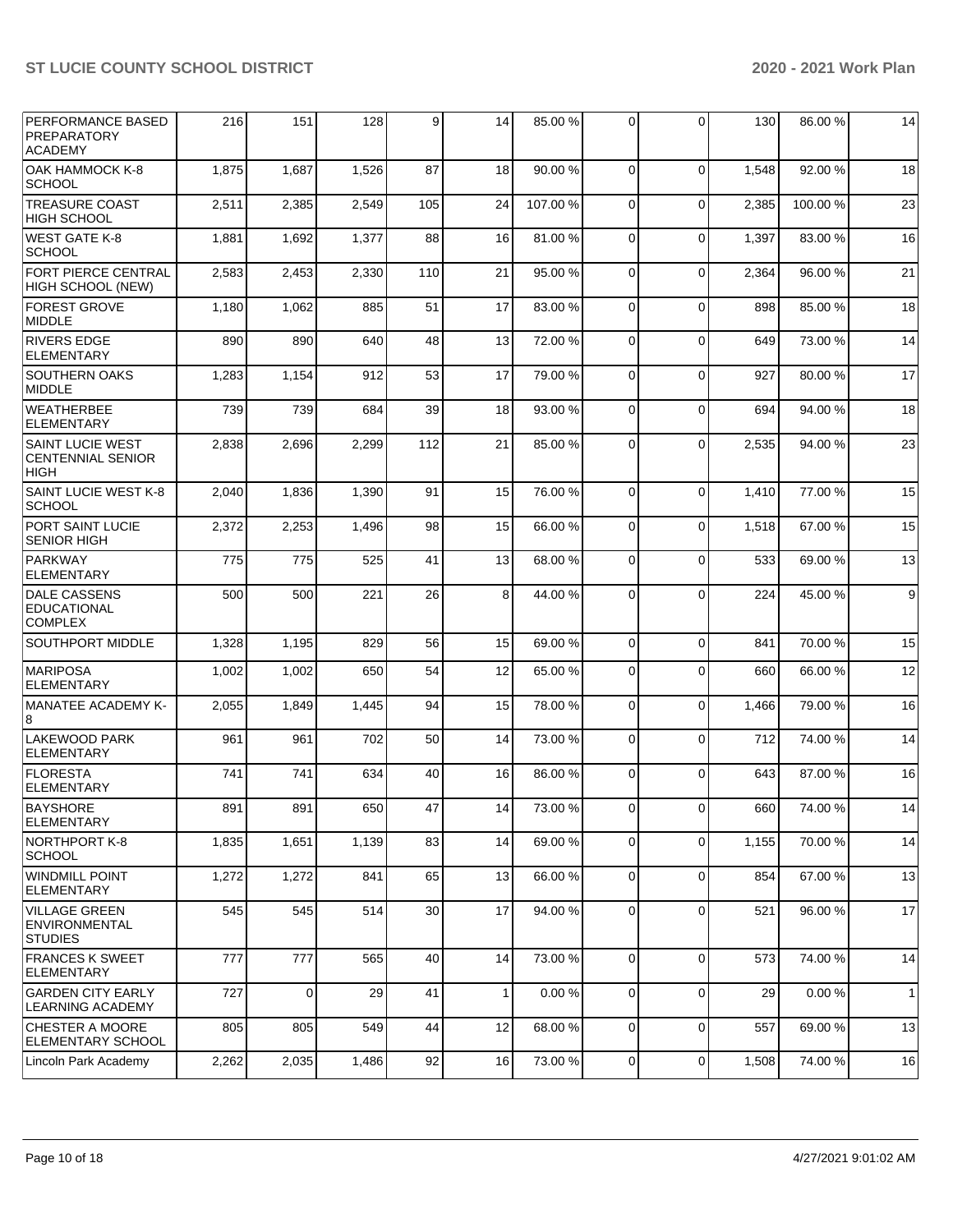| <b>IFORT PIERCE</b><br><b>IWESTWOOD SENIOR</b><br> HIGH | .924   | 1.827  | 1.373  | 82    | 17 <sub>1</sub> | 75.00 % |  | .393   | 76.00 % | 17 |
|---------------------------------------------------------|--------|--------|--------|-------|-----------------|---------|--|--------|---------|----|
| <b>IMORNINGSIDE</b><br><b>IELEMENTARY</b>               | 752 l  | 7521   | 611    | 40 l  | 15 <sup>1</sup> | 81.00 % |  | 620    | 82.00 % | 16 |
|                                                         | 49,442 | 45.841 | 35.203 | 2,304 | 15              | 76.79 % |  | 35.721 | 77.92 % | 16 |

The COFTE Projected Total (35,721) for 2024 - 2025 must match the Official Forecasted COFTE Total (35,721 ) for 2024 - 2025 before this section can be completed. In the event that the COFTE Projected Total does not match the Official forecasted COFTE, then the Balanced Projected COFTE Table should be used to balance COFTE.

| Projected COFTE for 2024 - 2025 |        |
|---------------------------------|--------|
| Elementary (PK-3)               | 10,692 |
| Middle (4-8)                    | 13,527 |
| High (9-12)                     | 11,502 |
|                                 | 35,721 |

| <b>Grade Level Type</b> | <b>Balanced Projected</b><br>COFTE for 2024 - 2025 |
|-------------------------|----------------------------------------------------|
| Elementary (PK-3)       |                                                    |
| Middle $(4-8)$          |                                                    |
| High (9-12)             |                                                    |
|                         | 35,721                                             |

## **Relocatable Replacement**

Number of relocatable classrooms clearly identified and scheduled for replacement in the school board adopted financially feasible 5-year district work program.

| _ocation                          | 2021<br>$2020 -$ | 2022<br>2021 | $2022 - 2023$ | 2023 - 2024 | $2024 - 2025$ | Year 5 Total |
|-----------------------------------|------------------|--------------|---------------|-------------|---------------|--------------|
| Total Relocatable Replacements: I |                  |              |               |             |               | n            |

## **Charter Schools Tracking**

Information regarding the use of charter schools.

| Location-Type                                  | # Relocatable<br>units or<br>permanent<br>classrooms | <b>Owner</b>  | Year Started or<br><b>Scheduled</b> | <b>Student</b><br><b>Stations</b> | <b>Students</b><br>Enrolled | Years in<br>Contract | <b>Total Charter</b><br><b>Students</b><br>projected for<br>$2024 - 2025$ |
|------------------------------------------------|------------------------------------------------------|---------------|-------------------------------------|-----------------------------------|-----------------------------|----------------------|---------------------------------------------------------------------------|
| Somerset Academy St. Lucie f/k/a<br>Nau K-8    |                                                      | 36 LEASE RENT | 2008                                | 743                               | 463                         | 15                   | 743                                                                       |
| Renaissance Charter School of<br>St. Lucie K-8 |                                                      | 70 LEASE RENT | 2009                                | 1,290                             | 1,290                       | 15                   | 1,290                                                                     |
| Renaissance Tradition K-8                      |                                                      | 75 LEASE RENT | 2013                                | 1,504                             | 1,440                       | 20                   | 1,504                                                                     |
| Somerset (CPA)                                 |                                                      | 37 LEASE RENT | 2012                                | 1.000                             | 845                         | 20                   | 1,000                                                                     |
| Somerset Vo-Tech (6-12)                        |                                                      | 35 LEASE RENT | 2020                                | 1,528                             | 1,528                       |                      | 1,528                                                                     |
| Independent Charter Academy (6-<br>12)         |                                                      | 35 LEASE RENT | 2020                                | 846                               | 846                         |                      | 846                                                                       |
|                                                | 288                                                  |               |                                     | 6,911                             | 6,412                       |                      | 6,911                                                                     |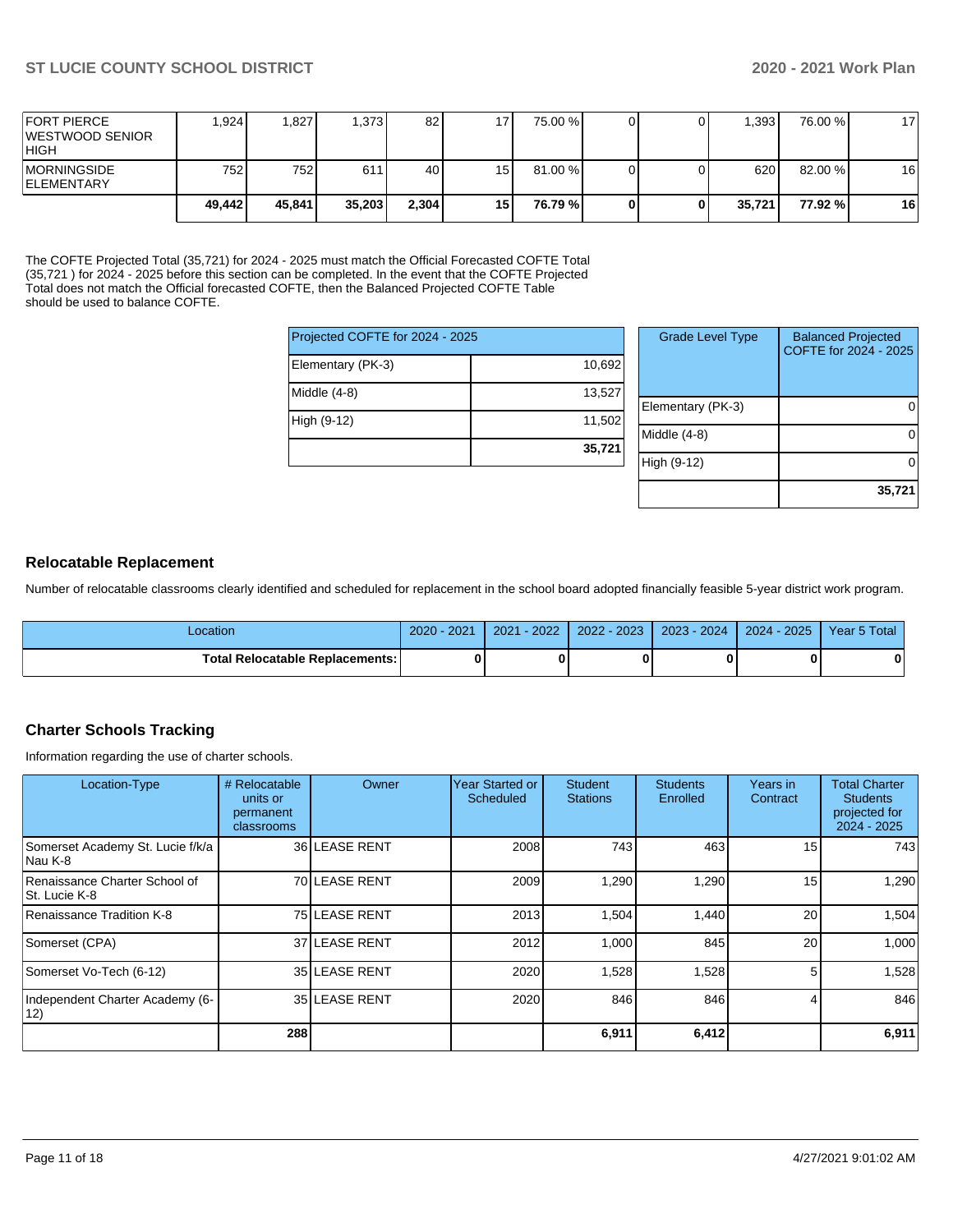## **Special Purpose Classrooms Tracking**

The number of classrooms that will be used for certain special purposes in the current year, by facility and type of classroom, that the district will, 1), not use for educational purposes, and 2), the co-teaching classrooms that are not open plan classrooms and will be used for educational purposes.

| School                               | <b>School Type</b> | # of Elementary<br>K-3 Classrooms | # of Middle 4-8<br><b>Classrooms</b> | $#$ of High 9-12<br><b>Classrooms</b> | # of $ESE$<br>Classrooms | # of Combo<br><b>Classrooms</b> | Total<br><b>Classrooms</b> |
|--------------------------------------|--------------------|-----------------------------------|--------------------------------------|---------------------------------------|--------------------------|---------------------------------|----------------------------|
| <b>OAK HAMMOCK K-8 SCHOOL</b>        | Educational        |                                   |                                      |                                       |                          |                                 | <b>20</b>                  |
| <b>WINDMILL POINT ELEMENTARY</b>     | Educational        |                                   |                                      |                                       |                          |                                 | 15 <sup>1</sup>            |
| BAYSHORE ELEMENTARY                  | Educational        |                                   |                                      |                                       |                          |                                 | 15 <sup>1</sup>            |
| <b>Total Educational Classrooms:</b> |                    | 10                                | 10 <sup>1</sup>                      | 10 <sub>1</sub>                       | 10                       | 10                              | 50                         |

| School                       | School Type                          | # of Elementary<br>K-3 Classrooms | # of Middle 4-8<br><b>Classrooms</b> | $#$ of High 9-12<br><b>Classrooms</b> | # of $ESE$<br><b>Classrooms</b> | # of Combo<br><b>Classrooms</b> | Total<br>Classrooms |
|------------------------------|--------------------------------------|-----------------------------------|--------------------------------------|---------------------------------------|---------------------------------|---------------------------------|---------------------|
| OAK HAMMOCK K-8 SCHOOL       | Co-Teaching                          |                                   |                                      |                                       |                                 |                                 | 5                   |
| <b>IWEST GATE K-8 SCHOOL</b> | Co-Teaching                          |                                   |                                      |                                       |                                 |                                 | 4                   |
| BAYSHORE ELEMENTARY          | Co-Teaching                          |                                   |                                      |                                       |                                 |                                 | 3                   |
|                              | <b>Total Co-Teaching Classrooms:</b> | 10                                |                                      |                                       |                                 |                                 | $12 \,$             |

#### **Infrastructure Tracking**

**Necessary offsite infrastructure requirements resulting from expansions or new schools. This section should include infrastructure information related to capacity project schedules and other project schedules (Section 4).** 

None

**Proposed location of planned facilities, whether those locations are consistent with the comprehensive plans of all affected local governments, and recommendations for infrastructure and other improvements to land adjacent to existing facilities. Provisions of 1013.33(12), (13) and (14) and 1013.36 must be addressed for new facilities planned within the 1st three years of the plan (Section 5).** 

None

**Consistent with Comp Plan?** Yes

#### **Net New Classrooms**

The number of classrooms, by grade level and type of construction, that were added during the last fiscal year.

| List the net new classrooms added in the 2019 - 2020 fiscal year.                                                                                       |                              |                            |                                |                                                                        | List the net new classrooms to be added in the 2020 - 2021 fiscal<br>year. |                                   |                                |                        |
|---------------------------------------------------------------------------------------------------------------------------------------------------------|------------------------------|----------------------------|--------------------------------|------------------------------------------------------------------------|----------------------------------------------------------------------------|-----------------------------------|--------------------------------|------------------------|
| "Classrooms" is defined as capacity carrying classrooms that are added to increase<br>capacity to enable the district to meet the Class Size Amendment. |                              |                            |                                | Totals for fiscal year 2020 - 2021 should match totals in Section 15A. |                                                                            |                                   |                                |                        |
| Location                                                                                                                                                | $2019 - 2020$ #<br>Permanent | $2019 - 2020$ #<br>Modular | $2019 - 2020$ #<br>Relocatable | $2019 - 2020$<br>Total                                                 | $2020 - 2021$ #<br>Permanent                                               | $2020 - 2021$ #<br><b>Modular</b> | $2020 - 2021$ #<br>Relocatable | $2020 - 2021$<br>Total |
| Elementary (PK-3)                                                                                                                                       |                              |                            |                                |                                                                        |                                                                            |                                   |                                | ΟI                     |
| Middle (4-8)                                                                                                                                            |                              |                            |                                |                                                                        |                                                                            |                                   |                                | 0                      |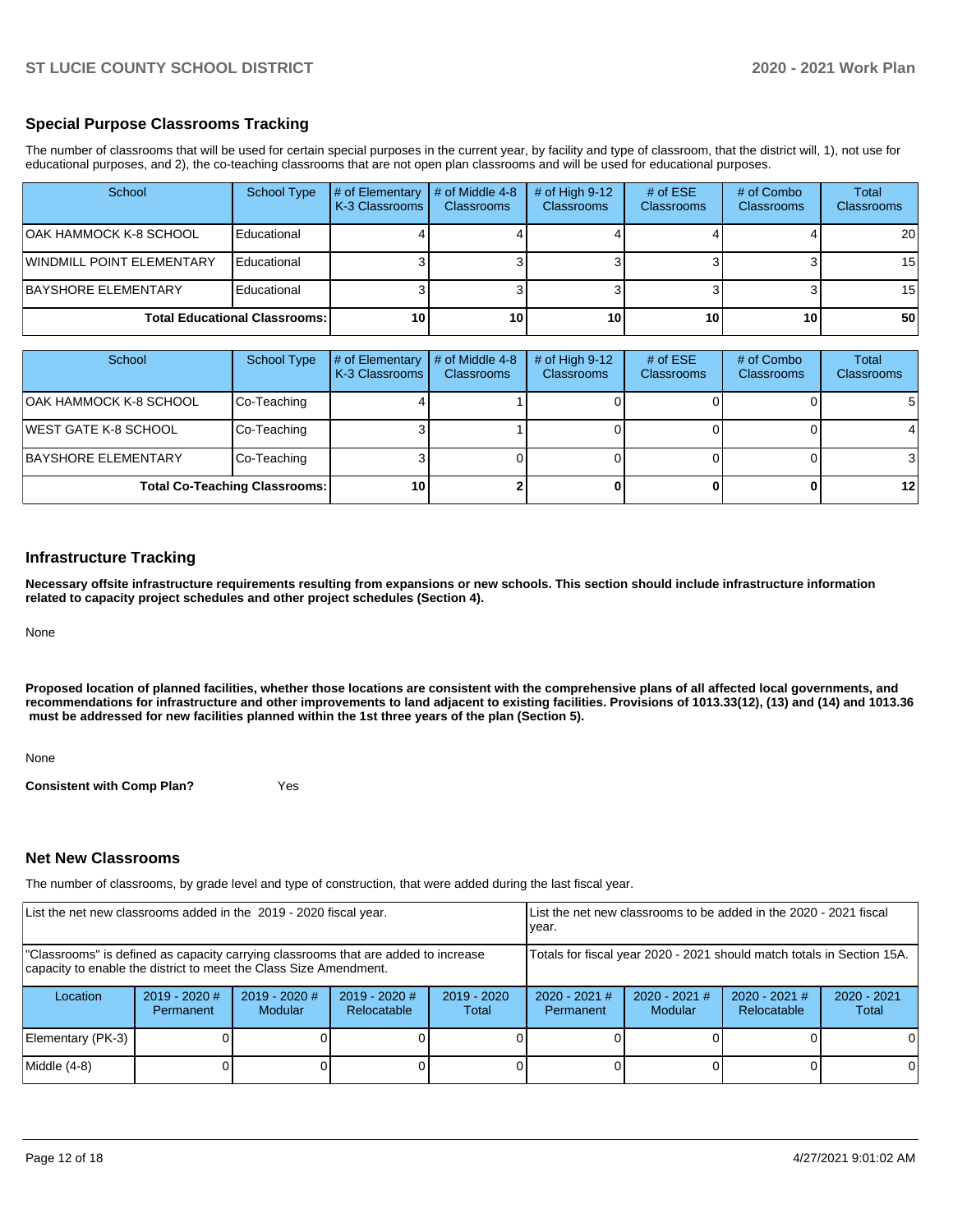| High (9-12) |  |  |  |  |
|-------------|--|--|--|--|
|             |  |  |  |  |

## **Relocatable Student Stations**

Number of students that will be educated in relocatable units, by school, in the current year, and the projected number of students for each of the years in the workplan.

| <b>Site</b>                           | 2020 - 2021 | 2021 - 2022 | 2022 - 2023 | 2023 - 2024 | 2024 - 2025    | 5 Year Average |
|---------------------------------------|-------------|-------------|-------------|-------------|----------------|----------------|
| <b>RIVERS EDGE ELEMENTARY</b>         | 162         | 162         | 162         | 162         | 162            | 162            |
| <b>SOUTHERN OAKS MIDDLE</b>           | 135         | 135         | 135         | 135         | 135            | 135            |
| <b>WEATHERBEE ELEMENTARY</b>          | 0           | 0           | $\Omega$    | 0           | 0              | $\overline{0}$ |
| <b>MARIPOSA ELEMENTARY</b>            | 0           | 0           | $\Omega$    | 0           | 0              | $\overline{0}$ |
| MANATEE ACADEMY K-8                   | 0           | 0           | $\Omega$    | $\Omega$    | 0              | $\overline{0}$ |
| FOREST GROVE MIDDLE                   | 154         | 154         | 154         | 154         | 154            | 154            |
| WINDMILL POINT ELEMENTARY             | 0           | 0           | $\Omega$    | 0           | 0              | $\overline{0}$ |
| VILLAGE GREEN ENVIRONMENTAL STUDIES   | 22          | 22          | 22          | 22          | 22             | 22             |
| PORT SAINT LUCIE SENIOR HIGH          | 0           | 0           | $\Omega$    | $\Omega$    | 0              | $\overline{0}$ |
| PARKWAY ELEMENTARY                    | 22          | 22          | 22          | 22          | 22             | 22             |
| DALE CASSENS EDUCATIONAL COMPLEX      | 97          | 97          | 97          | 97          | 97             | 97             |
| SOUTHPORT MIDDLE                      | 220         | 220         | 220         | 220         | 220            | 220            |
| SAINT LUCIE ELEMENTARY                | 62          | 62          | 62          | 62          | 62             | 62             |
| DAN MCCARTY SCHOOL                    | 0           | 0           | $\Omega$    | 0           | 0              | $\overline{0}$ |
| FRANCES K SWEET ELEMENTARY            | 0           | 0           | $\Omega$    | $\Omega$    | 0              | $\overline{0}$ |
| <b>FLORESTA ELEMENTARY</b>            | 166         | 166         | 166         | 166         | 166            | 166            |
| <b>BAYSHORE ELEMENTARY</b>            | 0           | 0           | $\Omega$    | 0           | 0              | $\overline{0}$ |
| NORTHPORT K-8 SCHOOL                  | 22          | 22          | 22          | 22          | 22             | 22             |
| Allapattah Flats K-8 School           | 0           | 0           | $\mathbf 0$ | 0           | 0              | $\overline{0}$ |
| TREASURE COAST HIGH SCHOOL            | 0           | 0           | $\Omega$    | $\Omega$    | $\Omega$       | $\overline{0}$ |
| WHITE CITY ELEMENTARY                 | 180         | 180         | 180         | 180         | 180            | 180            |
| <b>FAIRLAWN ELEMENTARY</b>            | 0           | 0           | $\Omega$    | 0           | $\Omega$       | $\overline{0}$ |
| Creative Arts Academy of St. Lucie    | 132         | 132         | 132         | 132         | 132            | 132            |
| LAWNWOOD ELEMENTARY                   | 18          | 18          | 18          | 18          | 18             | 18             |
| LAKEWOOD PARK ELEMENTARY              | 18          | 18          | 18          | 18          | 18             | 18             |
| Lincoln Park Academy                  | 0           | 0           | $\mathbf 0$ | 0           | $\overline{0}$ | $\overline{0}$ |
| FORT PIERCE WESTWOOD SENIOR HIGH      | 67          | 67          | 67          | 67          | 67             | 67             |
| MORNINGSIDE ELEMENTARY                | 191         | 191         | 191         | 191         | 191            | 191            |
| FORT PIERCE CENTRAL HIGH SCHOOL (NEW) | 0           | 0           | 0           | 0           | $\overline{0}$ | $\pmb{0}$      |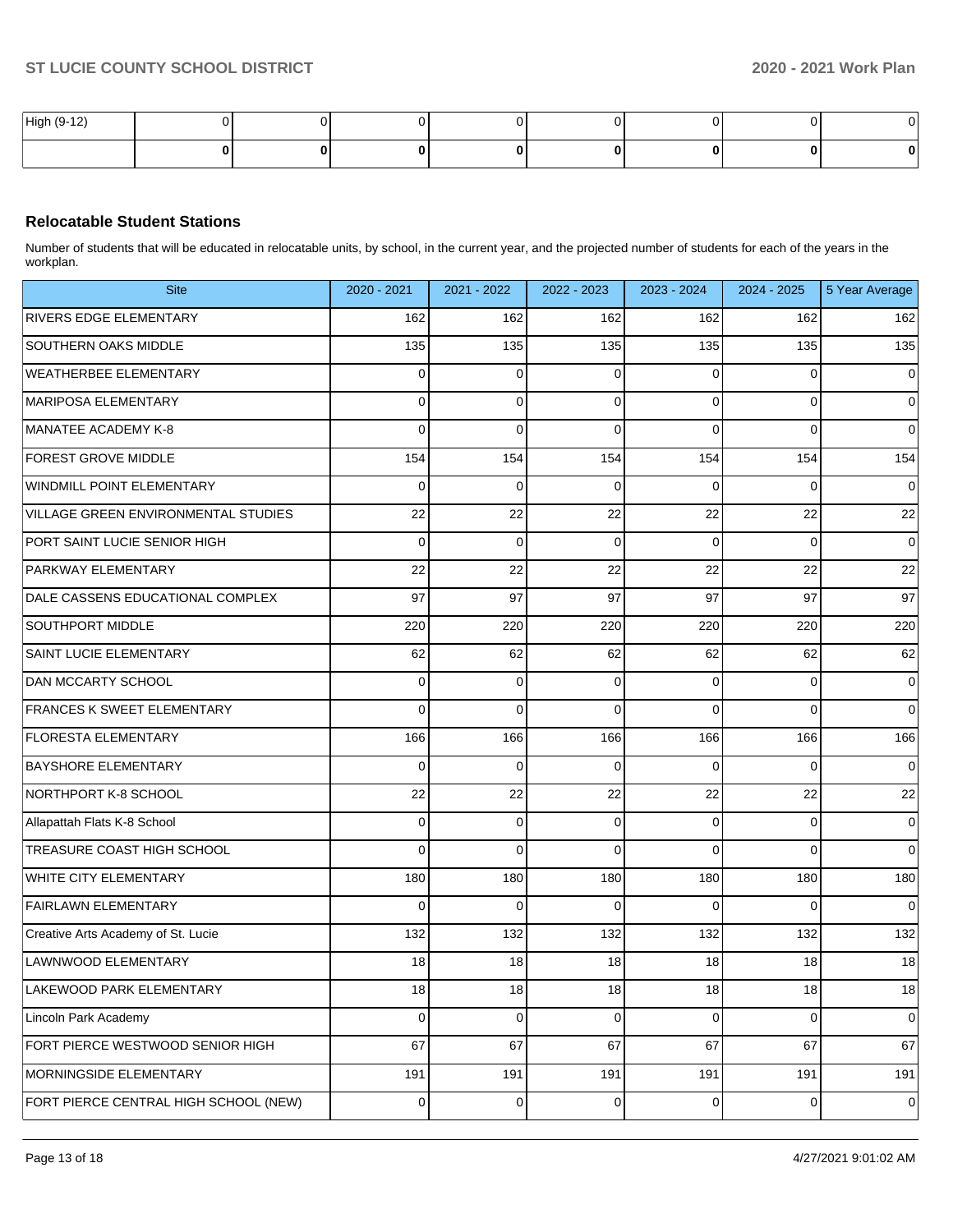| Samuel S. Gaines Academy of Emerging<br>Technologies |                 |    |    |    |    |    |
|------------------------------------------------------|-----------------|----|----|----|----|----|
| IOAK HAMMOCK K-8 SCHOOL                              |                 |    |    |    |    |    |
| <b>GARDEN CITY EARLY LEARNING ACADEMY</b>            |                 |    |    |    |    |    |
| <b>ICHESTER A MOORE ELEMENTARY SCHOOL</b>            |                 |    |    |    |    |    |
| SAINT LUCIE WEST CENTENNIAL SENIOR HIGH              | 19 <sup>1</sup> | 19 | 19 | 19 | 19 | 19 |
| <b>SAINT LUCIE WEST K-8 SCHOOL</b>                   |                 |    |    |    |    |    |
| <b>SAVANNA RIDGE ELEMENTARY</b>                      |                 |    |    |    |    |    |
| IPERFORMANCE BASED PREPARATORY<br><b>ACADEMY</b>     |                 |    |    |    |    |    |
| <b>IWEST GATE K-8 SCHOOL</b>                         |                 |    |    |    |    |    |

| Totals for ST LUCIE COUNTY SCHOOL DISTRICT        |        |        |        |        |        |        |
|---------------------------------------------------|--------|--------|--------|--------|--------|--------|
| Total students in relocatables by year.           | 1,687  | 1,687  | 1,687  | 1.687  | 1,687  | 1.687  |
| Total number of COFTE students projected by year. | 35,357 | 35.592 | 35.761 | 35.827 | 35.721 | 35.652 |
| Percent in relocatables by year.                  | 5 %    | 5 %l   | 5 %    | 5 %l   | 5 %l   | 5 %    |

## **Leased Facilities Tracking**

Exising leased facilities and plans for the acquisition of leased facilities, including the number of classrooms and student stations, as reported in the educational plant survey, that are planned in that location at the end of the five year workplan.

| Location                            | # of Leased<br>Classrooms 2020 -<br>2021 | <b>FISH Student</b><br><b>Stations</b> | Owner | # of Leased<br>Classrooms 2024 -<br>2025 | <b>FISH Student</b><br><b>Stations</b> |
|-------------------------------------|------------------------------------------|----------------------------------------|-------|------------------------------------------|----------------------------------------|
| WHITE CITY ELEMENTARY               |                                          |                                        |       |                                          | 0                                      |
| <b>FAIRLAWN ELEMENTARY</b>          | n                                        |                                        |       |                                          | 0                                      |
| Creative Arts Academy of St. Lucie  | 0                                        | 0                                      |       | O                                        | 0                                      |
| LAWNWOOD ELEMENTARY                 | $\Omega$                                 | 0                                      |       | ∩                                        | $\Omega$                               |
| <b>SAINT LUCIE ELEMENTARY</b>       | $\Omega$                                 | <sup>0</sup>                           |       | n                                        | 0                                      |
| <b>DAN MCCARTY SCHOOL</b>           | $\cap$                                   | $\Omega$                               |       | U                                        | 0                                      |
| <b>FRANCES K SWEET ELEMENTARY</b>   | $\Omega$                                 | $\Omega$                               |       | O                                        | $\overline{0}$                         |
| GARDEN CITY EARLY LEARNING ACADEMY  | $\Omega$                                 | $\Omega$                               |       | U                                        | $\overline{0}$                         |
| CHESTER A MOORE ELEMENTARY SCHOOL   | $\Omega$                                 |                                        |       | n                                        | $\overline{0}$                         |
| Lincoln Park Academy                |                                          |                                        |       |                                          | 0                                      |
| FORT PIERCE WESTWOOD SENIOR HIGH    |                                          |                                        |       | U                                        | $\overline{0}$                         |
| <b>FLORESTA ELEMENTARY</b>          | ſ                                        | ∩                                      |       | U                                        | $\overline{0}$                         |
| BAYSHORE ELEMENTARY                 | U                                        | <sup>0</sup>                           |       | n                                        | $\overline{0}$                         |
| NORTHPORT K-8 SCHOOL                | O                                        | $\Omega$                               |       | ∩                                        | 0                                      |
| WINDMILL POINT ELEMENTARY           | $\Omega$                                 | $\Omega$                               |       | 0                                        | $\Omega$                               |
| VILLAGE GREEN ENVIRONMENTAL STUDIES | 0                                        | 0                                      |       | 0                                        | 0                                      |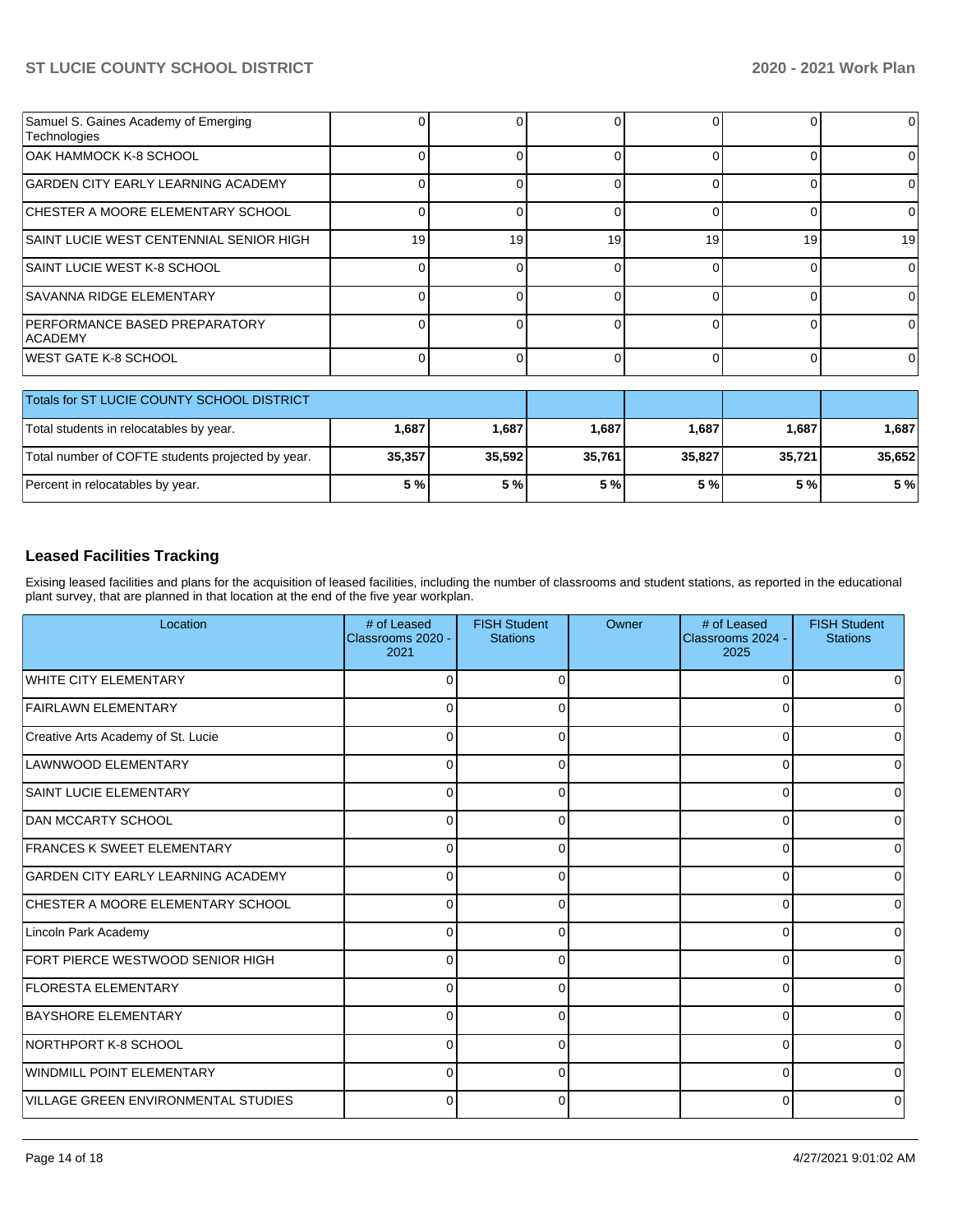| PORT SAINT LUCIE SENIOR HIGH                      | $\Omega$ | <sup>0</sup> | 0        |  |
|---------------------------------------------------|----------|--------------|----------|--|
| PARKWAY ELEMENTARY                                | 0        | 0            | 0        |  |
| DALE CASSENS EDUCATIONAL COMPLEX                  |          | 0            | 0        |  |
| <b>SOUTHPORT MIDDLE</b>                           | C        | 0            | $\Omega$ |  |
| MARIPOSA ELEMENTARY                               | $\Omega$ | $\Omega$     | $\Omega$ |  |
| MANATEE ACADEMY K-8                               | $\Omega$ | $\Omega$     | $\Omega$ |  |
| <b>FOREST GROVE MIDDLE</b>                        | $\Omega$ | $\Omega$     | $\Omega$ |  |
| <b>RIVERS EDGE ELEMENTARY</b>                     | $\Omega$ | $\Omega$     | $\Omega$ |  |
| <b>SOUTHERN OAKS MIDDLE</b>                       | 0        | 0            | 0        |  |
| <b>WEATHERBEE ELEMENTARY</b>                      | $\Omega$ | $\Omega$     | 0        |  |
| SAINT LUCIE WEST CENTENNIAL SENIOR HIGH           | $\Omega$ | $\Omega$     | $\Omega$ |  |
| SAINT LUCIE WEST K-8 SCHOOL                       | $\Omega$ | $\Omega$     | $\Omega$ |  |
| SAVANNA RIDGE ELEMENTARY                          | C        | 0            | 0        |  |
| PERFORMANCE BASED PREPARATORY ACADEMY             | $\Omega$ | 0            | $\Omega$ |  |
| OAK HAMMOCK K-8 SCHOOL                            | $\Omega$ | $\Omega$     | $\Omega$ |  |
| TREASURE COAST HIGH SCHOOL                        | C        | 0            | $\Omega$ |  |
| WEST GATE K-8 SCHOOL                              | C        | 0            | 0        |  |
| FORT PIERCE CENTRAL HIGH SCHOOL (NEW)             | $\Omega$ | $\Omega$     | $\Omega$ |  |
| Samuel S. Gaines Academy of Emerging Technologies | $\Omega$ | $\Omega$     | $\Omega$ |  |
| Allapattah Flats K-8 School                       | C        | $\Omega$     | 0        |  |
| MORNINGSIDE ELEMENTARY                            |          | 0            | 0        |  |
|                                                   | O        | 0            | 0        |  |

## **Failed Standard Relocatable Tracking**

Relocatable units currently reported by school, from FISH, and the number of relocatable units identified as 'Failed Standards'.

Nothing reported for this section.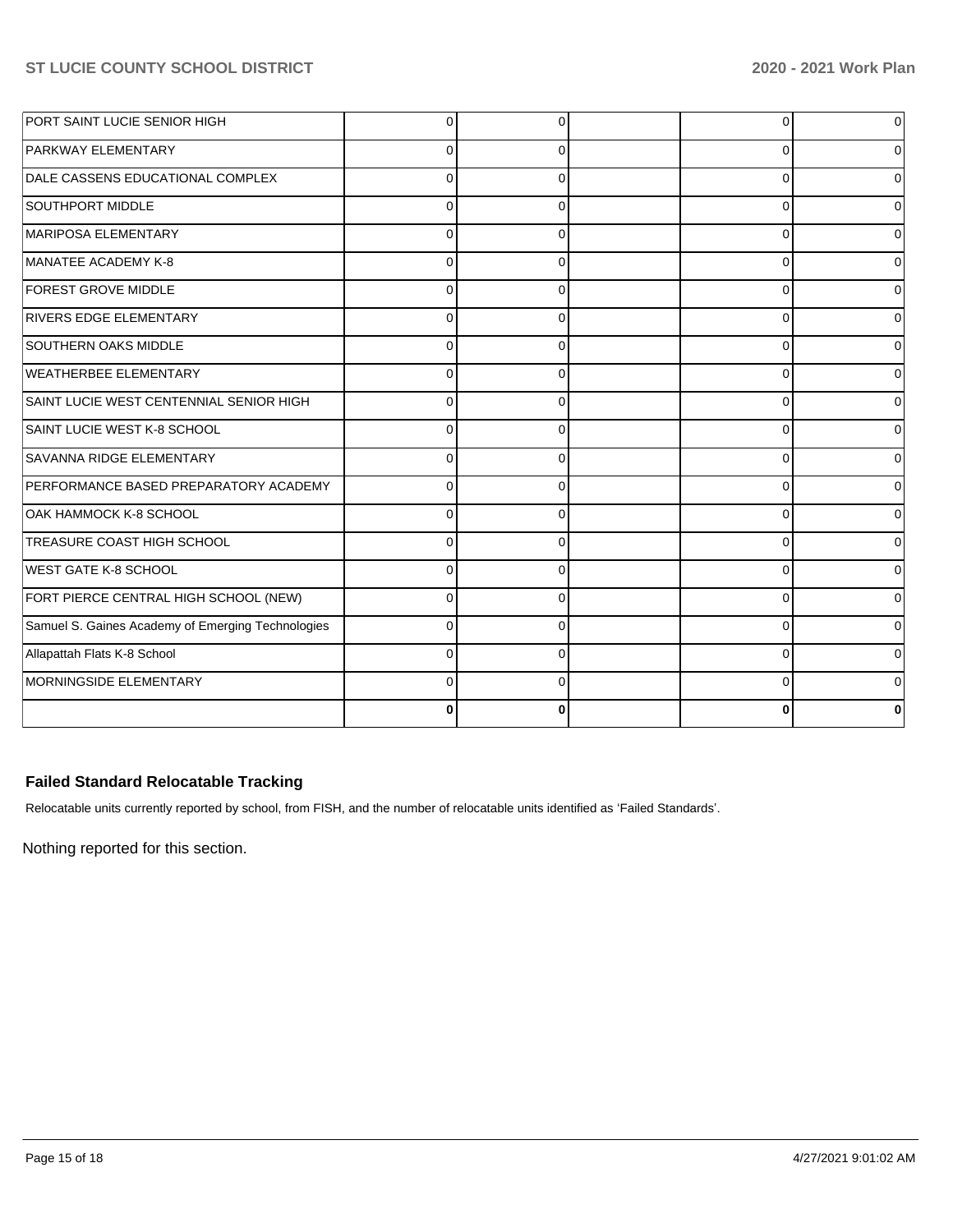# **Planning**

#### **Class Size Reduction Planning**

**Plans approved by the school board that reduce the need for permanent student stations such as acceptable school capacity levels, redistricting, busing, year-round schools, charter schools, magnet schools, public-private partnerships, multitrack scheduling, grade level organization, block scheduling, or other alternatives.**

 The St. Lucie County School District has a choice plan that allows us to use all schools in an attendance zone to the maximum program potential. A typical attendance zone may have five to eight schools of a particular grade level to allow parents to choose from the school. The students are assigned based upon available capacity. This allows us to use most of existing the capacity before constructing new schools. The District also has a magnet school program that allows us more fully utilize the capacity at the inter-city schools.

#### **School Closure Planning**

**Plans for the closure of any school, including plans for disposition of the facility or usage of facility space, and anticipated revenues.** 

No anticipated closing.

# **Long Range Planning**

#### **Ten-Year Maintenance**

District projects and locations regarding the projected need for major renovation, repair, and maintenance projects within the district in years 6-10 beyond the projects plans detailed in the five years covered by the work plan.

Nothing reported for this section.

#### **Ten-Year Capacity**

Schedule of capital outlay projects projected to ensure the availability of satisfactory student stations for the projected student enrollment in K-12 programs for the future 5 years beyond the 5-year district facilities work program.

Nothing reported for this section.

### **Ten-Year Planned Utilization**

Schedule of planned capital outlay projects identifying the standard grade groupings, capacities, and planned utilization rates of future educational facilities of the district for both permanent and relocatable facilities.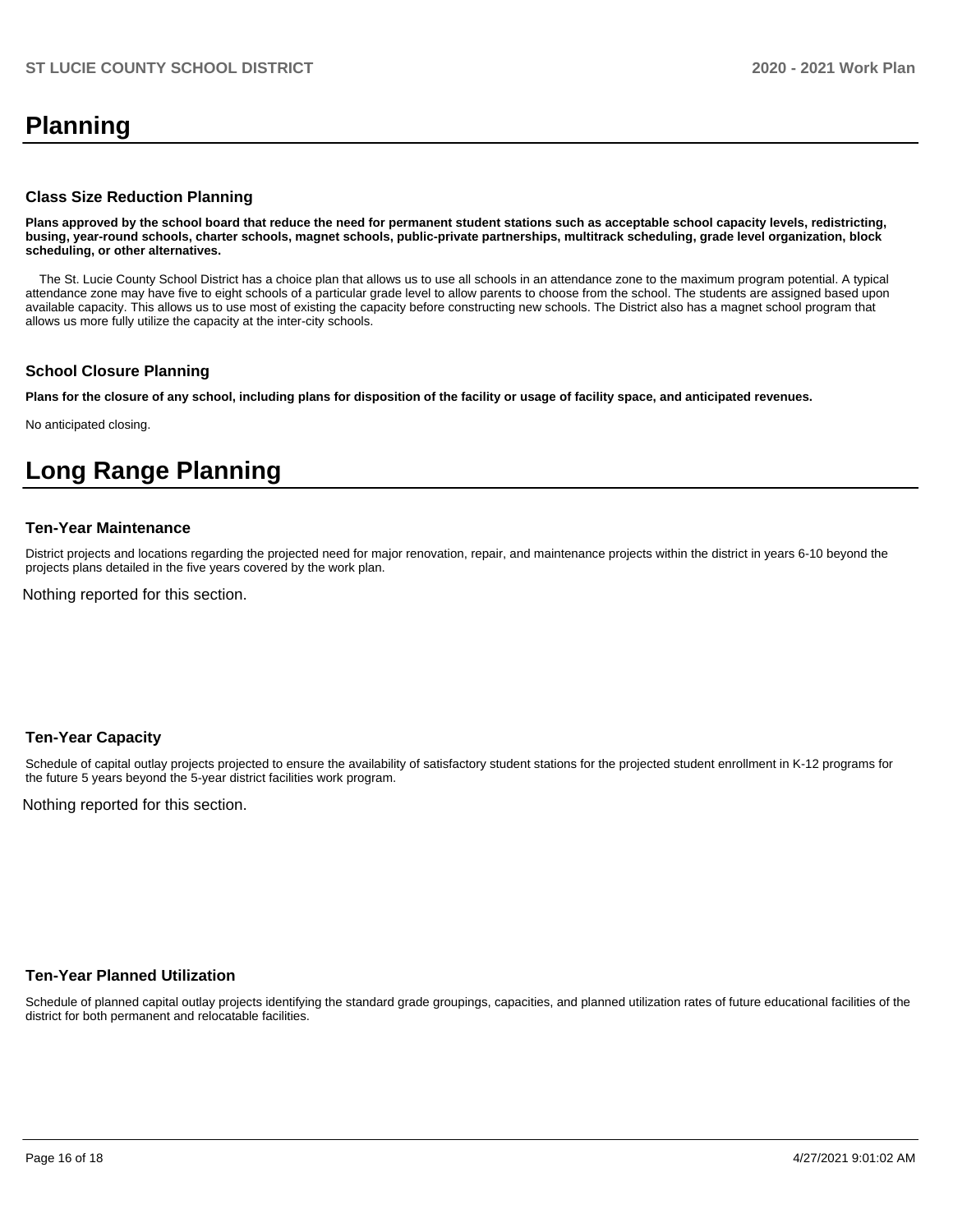| <b>Grade Level Projections</b>  | <b>FISH</b><br><b>Student</b><br><b>Stations</b> | <b>Actual 2019 -</b><br><b>2020 FISH</b><br>Capacity | Actual<br>$2019 -$<br>2020<br><b>COFTE</b> | Actual 2019 - 2020<br><b>Utilization</b> | Actual 2020 - 2021 / 2029 - 2030 new<br>Student Capacity to be added/removed | Projected 2029<br>2030 COFTE | Projected 2029 -<br>2030 Utilization |
|---------------------------------|--------------------------------------------------|------------------------------------------------------|--------------------------------------------|------------------------------------------|------------------------------------------------------------------------------|------------------------------|--------------------------------------|
| Elementary - District<br>Totals | 13,882                                           | 13,882                                               | 10,611.80                                  | 76.44 %                                  |                                                                              | 12,238                       | 88.16 %                              |
| Middle - District Totals        | 21.889                                           | 19,694                                               | 14,166.48                                  | 71.93 %                                  |                                                                              | 15.770                       | 80.08%                               |
| High - District Totals          | 12.444                                           | 11,765                                               | 10,175.60                                  | 86.49 %                                  |                                                                              | 11,522                       | 97.93%                               |
| Other - ESE, etc                | 2.003                                            | 500                                                  | 249.51                                     | 50.00 %                                  |                                                                              | 283                          | 56.60 %                              |
|                                 | 50.218                                           | 45,841                                               | 35.203.39                                  | 76.79 %                                  | 0                                                                            | 39,813                       | 86.85 %                              |

**Combination schools are included with the middle schools for student stations, capacity, COFTE and utilization purposes because these facilities all have a 90% utilization factor. Use this space to explain or define the grade groupings for combination schools.** 

No comments to report.

#### **Ten-Year Infrastructure Planning**

**Proposed Location of Planned New, Remodeled, or New Additions to Facilities in 06 thru 10 out years (Section 28).**

None

Plans for closure of any school, including plans for disposition of the facility or usage of facility space, and anticipated revenues in the 06 thru 10 out **years (Section 29).**

None

#### **Twenty-Year Maintenance**

District projects and locations regarding the projected need for major renovation, repair, and maintenance projects within the district in years 11-20 beyond the projects plans detailed in the five years covered by the work plan.

Nothing reported for this section.

#### **Twenty-Year Capacity**

Schedule of capital outlay projects projected to ensure the availability of satisfactory student stations for the projected student enrollment in K-12 programs for the future 11-20 years beyond the 5-year district facilities work program.

| <b>Project</b>      | Location, Community, Quadrant or other<br>general location | 2029 - 2030 / 2039 - 2040<br><b>Projected Cost</b> |
|---------------------|------------------------------------------------------------|----------------------------------------------------|
| New High School AAA | Southwest Port St. Lucie                                   | \$159,023,078                                      |